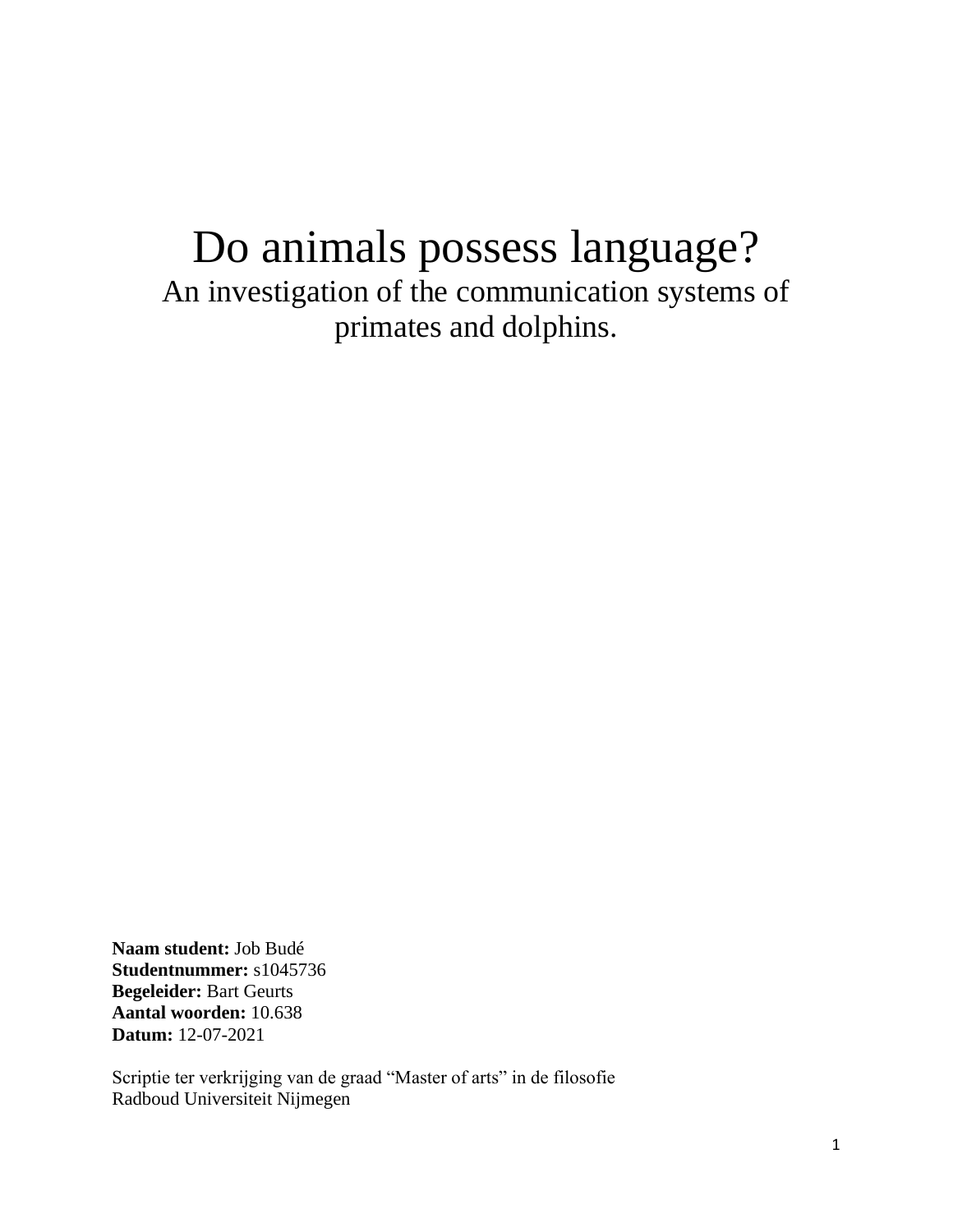Hierbij verklaar en verzeker ik, Job Budé, dat deze scriptie zelfstandig door mij is opgesteld, dat geen andere bronnen en hulpmiddelen zijn gebruikt dan die door mij zijn vermeld en dat de passages in het werk waarvan de woordelijke inhoud of betekenis uit andere werken – ook elektronische media – is genomen door bronvermelding als ontlening kenbaar gemaakt worden.

Plaats: Arnhem, datum: 12-07-2021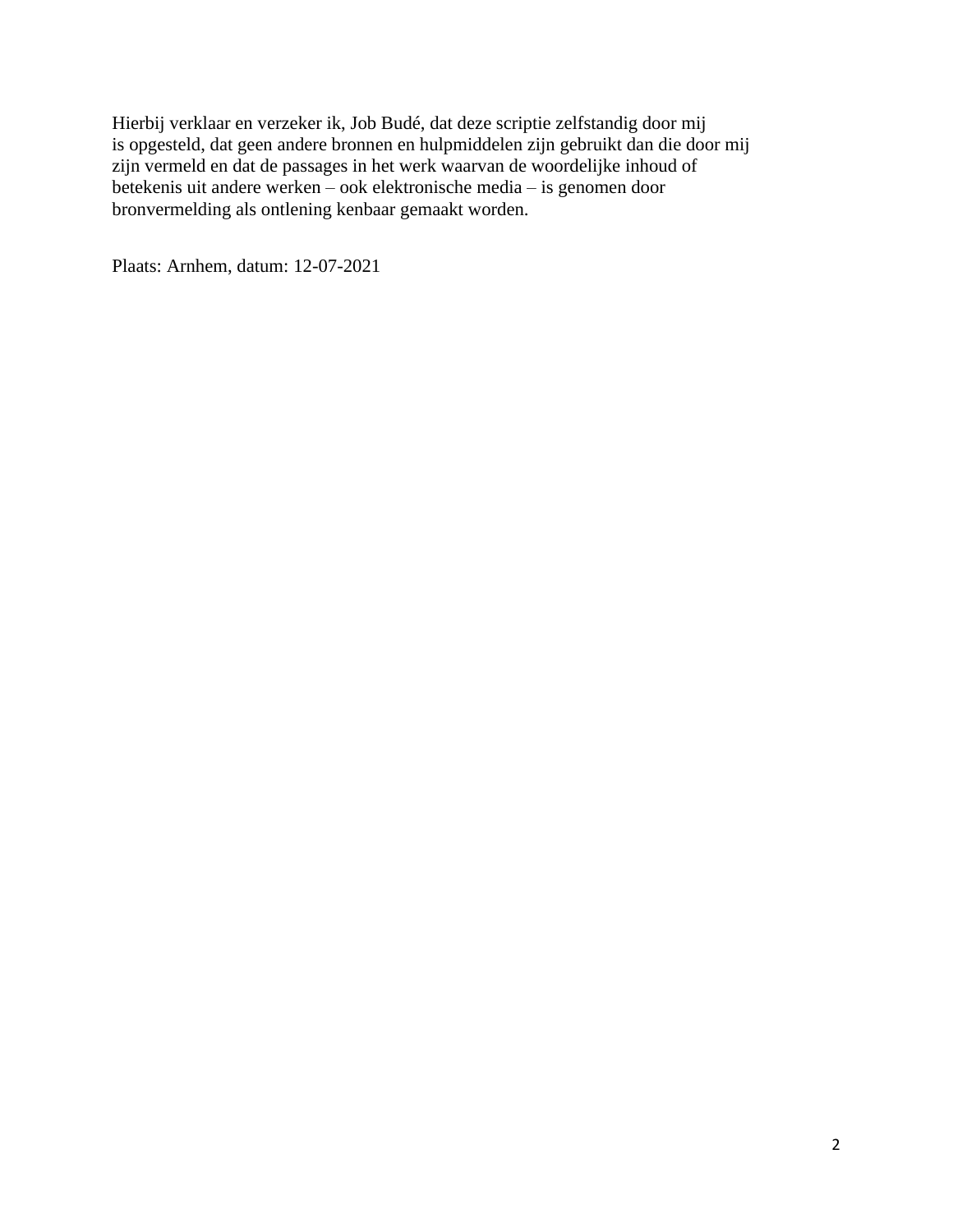# **Abstract**

In this thesis, the research question is whether animals such as primates and delphinids have a language when communicating. My answer to this question will be that when you teach these animals a version of human language, the results will indicate that the animals do not fully understand every aspect of it. However, if you analyze the communication system of delphinids instead, it shows that this system does satisfy the most important features of a language, while the communication system of primates does not. In order to answer the research question I will first elaborate on communication in general. Secondly, I will discuss the difference between communication and language. Thirdly, research on primate communication will be analyzed. Fourthly, I will discuss research on dolphin communication. And finally, I will compare all findings and elaborate on my answer to the research question.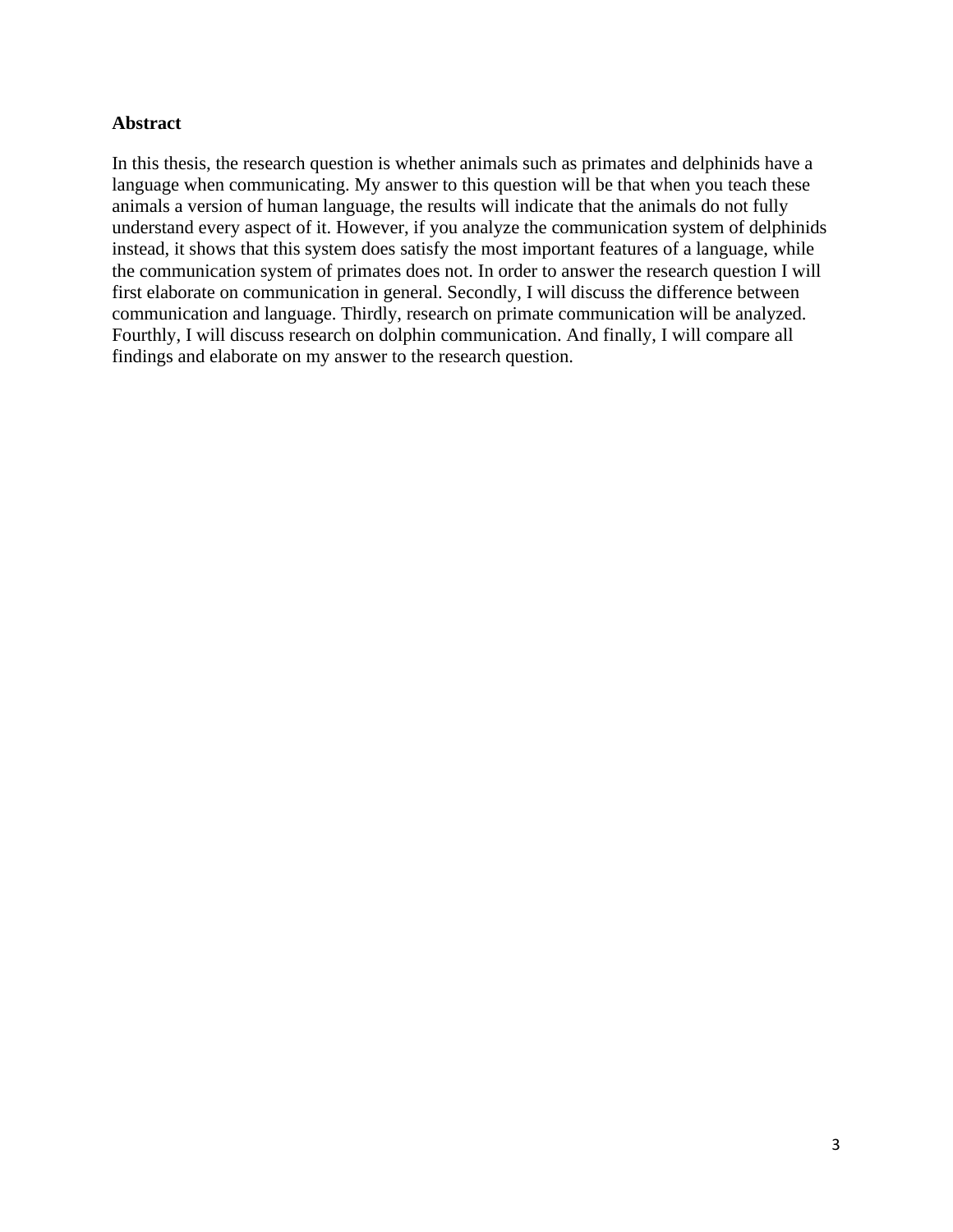### **1 Introduction**

All animals communicate in some way or another. Some communicate via vocalizations, others via visual signs and some communication systems are based on smell. Communication can be very important to convey information about the environment, such as potential danger or prey. Communication may also be used to indicate territories. Besides an informative function, communication also has a social function. There are many reports about animals socially bonding when they communicate. A social species who live in packs will communicate more than species who live individually. Every species has their own specific communication system that suits their interaction and in some species, such as dolphins, even dialects exist. Sometimes, different species can communicate with each other. This happens in several monkey species, where the species react to the alarm calls of other species, without being able to produce the sounds themselves. Another example of communication between different species is between man and dog. Dogs can be trained exceptionally well to recognize different commands. Even though dogs are conditioned through a reward system and they might not be able to understand or produce the sounds themselves, communication does take place.

Most of the animal communication is multimodal. This entails that the communication system consists of different ways to communicate, such as vocalizations, gestures, body language and facial expressions. One of the modes might be used more excessively than others, but all the other components still matter for communication. In humans, the most important part of communication are vocalizations. Human vocalizations are called language which is a communication system that has semantics and syntax. Semantics are about meaning and syntax governs the internal structure of the system. For a long time, language was thought to be uniquely human. However, research on animal communication has shown that some communication systems do possess aspects of semantics and syntax. Even though these communication systems might not be as developed as human language, the comparison with language can still give insight into our own and animal communication systems.

In this thesis, it is examined whether animal communication systems can also be called a language. In order to answer this question, I will first elaborate on communication. Here, the different theories on communication and its function will be introduced. Then, the properties of language will be discussed. I will go into more depth about semantics and syntax in this part. Next, I will move to the research on animal communication systems and discuss non-human primate communication. Here, research where sign language was taught to the apes will be discussed, as well as research that investigates primate communication in the wild. Then, dolphin communication will be analyzed. Here, I will discuss several researches on dolphin communication and compare them to human language. Finally, I will conclude the discussion by stating that dolphin communication possesses the most important features of human language while non-human primate communication does not.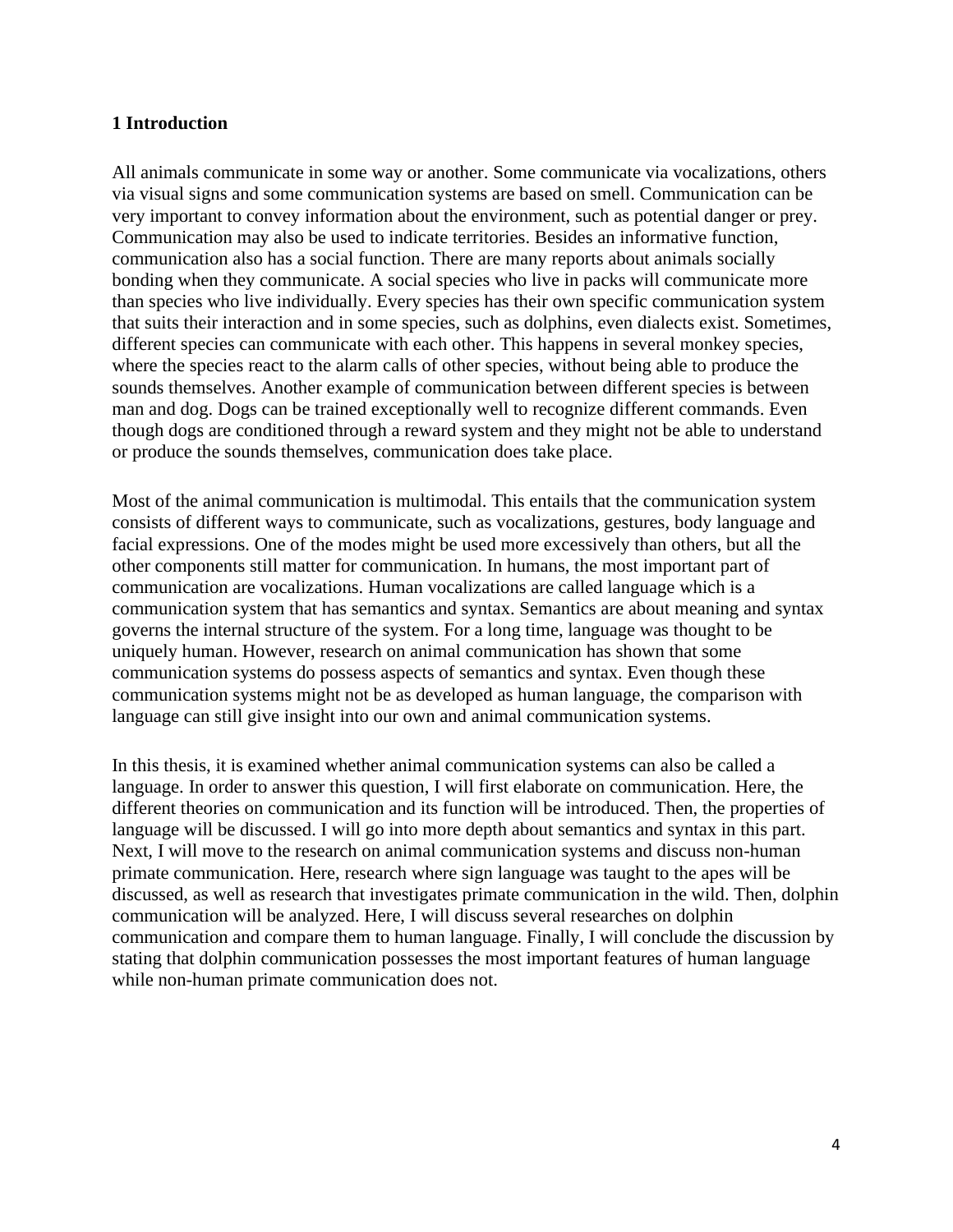### **2 Communication**

Traditionally, communication refers to the act of conveying information. Every form of communication requires at least one sender, a message and a receiver. There is a certain state of the world, expressed by the sender and interpreted by the receiver. The linear model of communication states that the sender encodes the message in a combination of utterances and non-verbal communication while the receiver decodes the message. The message is channeled through a certain medium, such as language. Communication is successful when the receiver understands the message that the sender conveyed. When I am speaking English to an individual who does not comprehend the English language, no successful communication is taking place. However, the receiver always needs to decode the message the sender conveyed. If there is one sender and two receivers it is possible that the receivers interpret the message slightly differently. Similarly, it is equally possible that the receiver interprets a message differently from how the sender intended it.

The interactional model of communication contains all the concepts of the linear model but also introduces feedback. Feedback can be regarded as a response from the receiver to the sender about the content of the message. Schramm (1954) was one of the first theorists to model communication as being interactional. Instead of a one-way interaction, such as in the linear model with a fixed sender and receiver, communication in the interactional model becomes a two-way interaction. This means that the roles of the encoder and decoder, or sender and receiver, become interchangeable in the interactional model. In most conversations, the receiver is not only listening to the message from the sender but also thinking about what to reply. So while decoding the message, the process of encoding a new message has already begun. Because the receiver can give feedback to the sender about the content of the message, the unclarity of the message also decreases. This allows for more successful communication and less misinterpretation, according to Schramm (1954). Imagine, for instance, that someone is talking about a president of the United States. You might, falsely, believe he referred to Donald Trump, but after asking the sender for clarification, it turns out he was actually discussing Joe Biden. Without the concept of feedback or clarification, someone might listen to the story while making the wrong references and thus not completely understanding the original intention of the message. With feedback, this unclarity gets eliminated which results in more fruitful interaction.

Human communication has two important aspects, a mentalistic and a coordinative one. Human communication is often described as the sharing of psychological intentions. The sender has a mental representation of the world which he communicates to the receiver. If the message is conveyed successfully, this results in the receiver understanding the representation that the sender has. Similarly, through communication, humans are also able to align their intentions to work towards the same goal. Grice (1957) is one of the early language theorists to include intentions in his analysis of language. First, Grice makes a distinction between what he calls sentence and speaker meaning. Some utterances will always mean the same thing, regardless of who says it, such as the sentence: "Those clouds mean rain". This semantic meaning of a sentence can be contrasted by the pragmatic meaning or speaker meaning. Semantics is about words and what they mean, while pragmatics is about speakers and what they do with language (McGinn, 2015).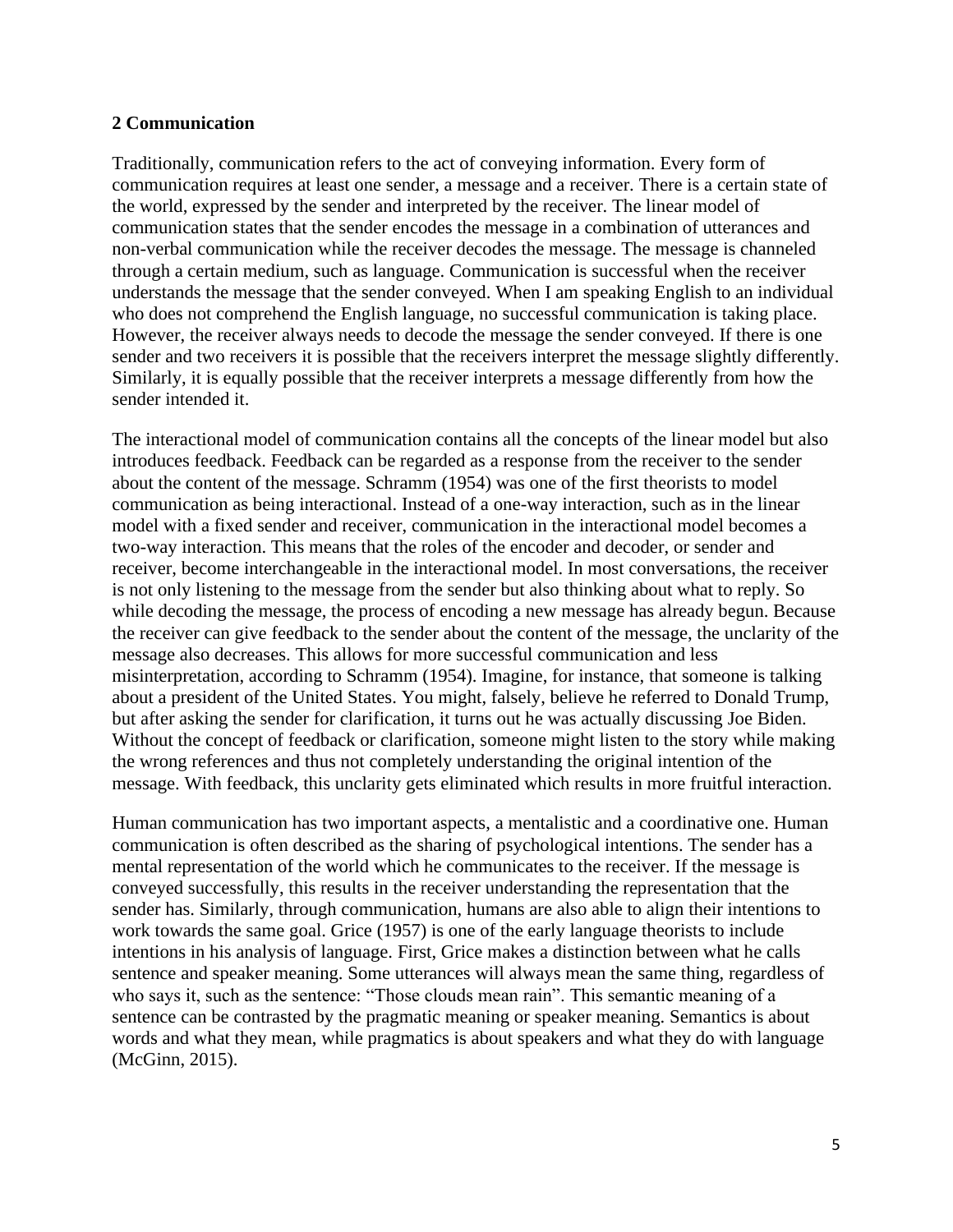Speaker meaning refers to a speaker who means something specific by that utterance, but which does not necessarily have to be true. For instance, when I say that: "with 'Gouda', my brother meant cheese", I am referring to a certain utterance that my brother made, regarding Gouda as cheese. He could have also referred to the city Gouda, where the cheese has its origin, but on this occasion he meant something else by it. Thus, the first condition of speaker meaning is that there is a person or an agent involved in making the utterance. An agent has an intention to mean something by an utterance, while the clouds do not have a similar intention when they mean rain. The second condition of speaker meaning is that the utterance might mean something else. I might use my pragmatic meaning to make a certain point, but that does not entail that my meaning is the only possible one. Another person might mean something entirely different while uttering the exact same sentence. According to Grice (1957), the sentence meaning of the utterance is derivable from the meaning of the speaker and words get their semantic meaning because speakers intentionally use them to refer to their beliefs. This entails that the sentence meaning is ultimately psychological, a sentence means something because the speaker wanted to convey a specific message with that sentence (McGinn, 2015). According to Grice (1957), a speaker means something by an utterance if he intends to produce a certain psychological effect. When I assert that 'Q' and I intend you to believe 'Q' too, I will do so by stating it. Grice continues that the intention of the speaker has to be recognized by the audience in order for there to be successful communication. If the intention is not clear, wrong beliefs might be induced from the utterance. Therefore, clarity about the content of the intention from the speaker is necessary for the meaning of the sentence and ultimately, successful interaction.

The second aspect of human communication is the coordination of actions. Through communication humans are able to make plans and commitments. Note that coordination is not the same as cooperation, if I am driving my car in traffic, I am not cooperating with the other drivers towards some joint goal, but our actions are coordinated. There are traffic rules that we follow so we do not crash into one another, such as driving on one side of the road, but I do not need to explicitly collaborate with the other drivers. Geurts (2019) claims that the most important aspect of communication actually is the negotiating of commitments and the coordination of actions. He states that most of our communicative acts serve to plan ahead. In order to make plans for the future, it is necessary that we engage in commitments with other individuals. Without these commitments, the plans would also fail. Making commitments is a form of expectation management, it gives others a license that I can be relied on, so that they can coordinate their actions with me, according to Geurts. If someone does not honour commitments that he has made, others will be reluctant to engage in new commitments with that individual in the future. Geurts adds to this that the mentalistic and coordinative approach to communication are not mutually exclusive and an ideal theory of communication should combine both aspects into one coherent theory.

Communication is a multimodal system and many different forms of communication can be distinguished. The most common form in human interaction is verbal communication. Verbal communication includes spoken words and utterances. Verbal communication between two individuals is called face-to-face interaction, while media such as the television and radio counts as broadcasting. Non-verbal communication is often used in combination with verbal communication. Body-language, gestures, appearances and our scent count as forms of nonverbal communication. Non-verbal communication is a lot less explicit than verbal communication. It is often the case that we are not even aware that we are communicating non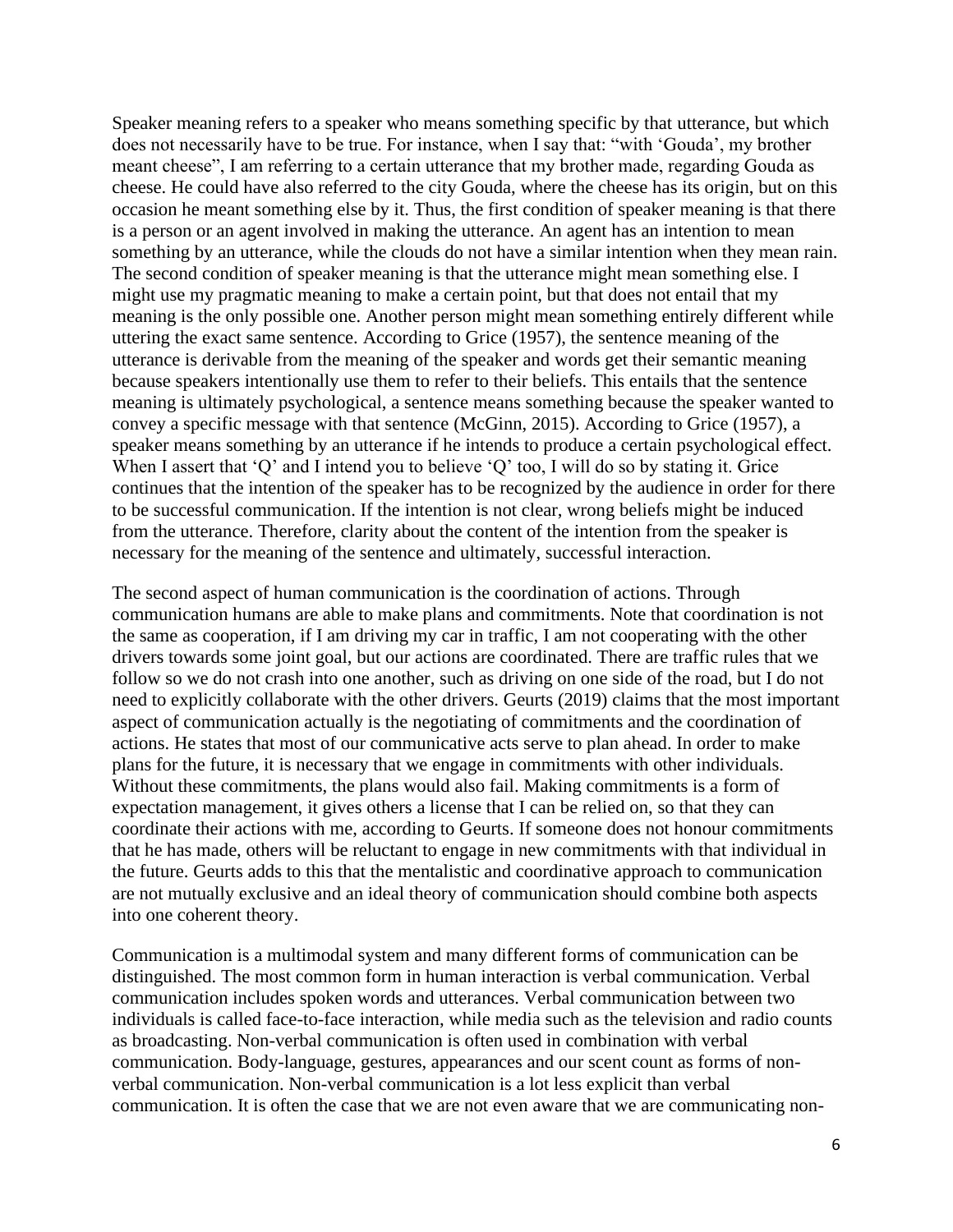verbally, most of it happens automatically. A third form of communication that can be distinguished in human interaction is written communication. Written communication includes every message that has to be read by the receiver, from letters to books to the internet. For a long time, written communication was only accessible for the elites, the people who were able to read. Nowadays, most people have this skill and access to written information. Especially with the emergence of the internet, a medium that allows everyone to write information online, written communication became much more common in a very short period of time.

In summary, communication can be described as a system which has three elements, a sender, a message and a receiver. The roles of sender and receiver are not fixed and can be exchanged. Communication has two distinct functions, a mentalistic informative one, and a normative one. Mentalistically, communication serves to infer mental states in others. Normatively, communication makes cooperation possible. Most communication is multimodal and uses different forms of communication, therefore, it is important to note that the whole system cannot be defined as merely one of the modalities.

# **3 Language**

In the previous section, different theories on communication have been introduced. In this section, I will elaborate on a special means of communication, namely, human language. First, I will discuss different theories on what language is. Elements of language such as semantics and syntax will be introduced here. Then, I will debate how language has evolved from animal communication. In this section, certain evolutionary development and precursors to language will be discussed. And finally, the acquisition of language and its use will be debated. The cultural transmission of language will be discussed here, as well as voluntary control of utterances.

Humans communicate with each other with the use of language. Language is a tool of communication, a means that allows you to convey a message. While communication is static, language changes dynamically as new words can be added to it. With the use of language, we are able to communicate in a variety of ways. Language is also more specific than communication, most animals are able to communicate vocally or with gestures, but that does not entail that they are also using language. Every language consists of words that have semantic meaning, which can be put into a sentence with a syntactical structure. Without these semantics or syntax, the communication system does not suffice as a language. Semantics or reference exists when the particular sound is distinct from other sounds, is produced in response to an external stimulus and elicits a response in the receiver as if he would experience the stimulus himself. Syntax or grammar refers to the set of rules which govern the composition of words in a sentence. Grammar also allows for a different composition of the same words, causing the sentence to carry a different meaning. For instance, the sentence: 'Alex watched Lisa', is not the same as the sentence: 'Lisa watched Alex'. By putting words in a certain order in a sentence, it is possible to change the meaning of the sentence.

It has long been debated whether animals also possess their own language, albeit completely different from human language. In order to answer this question, it first needs to be defined what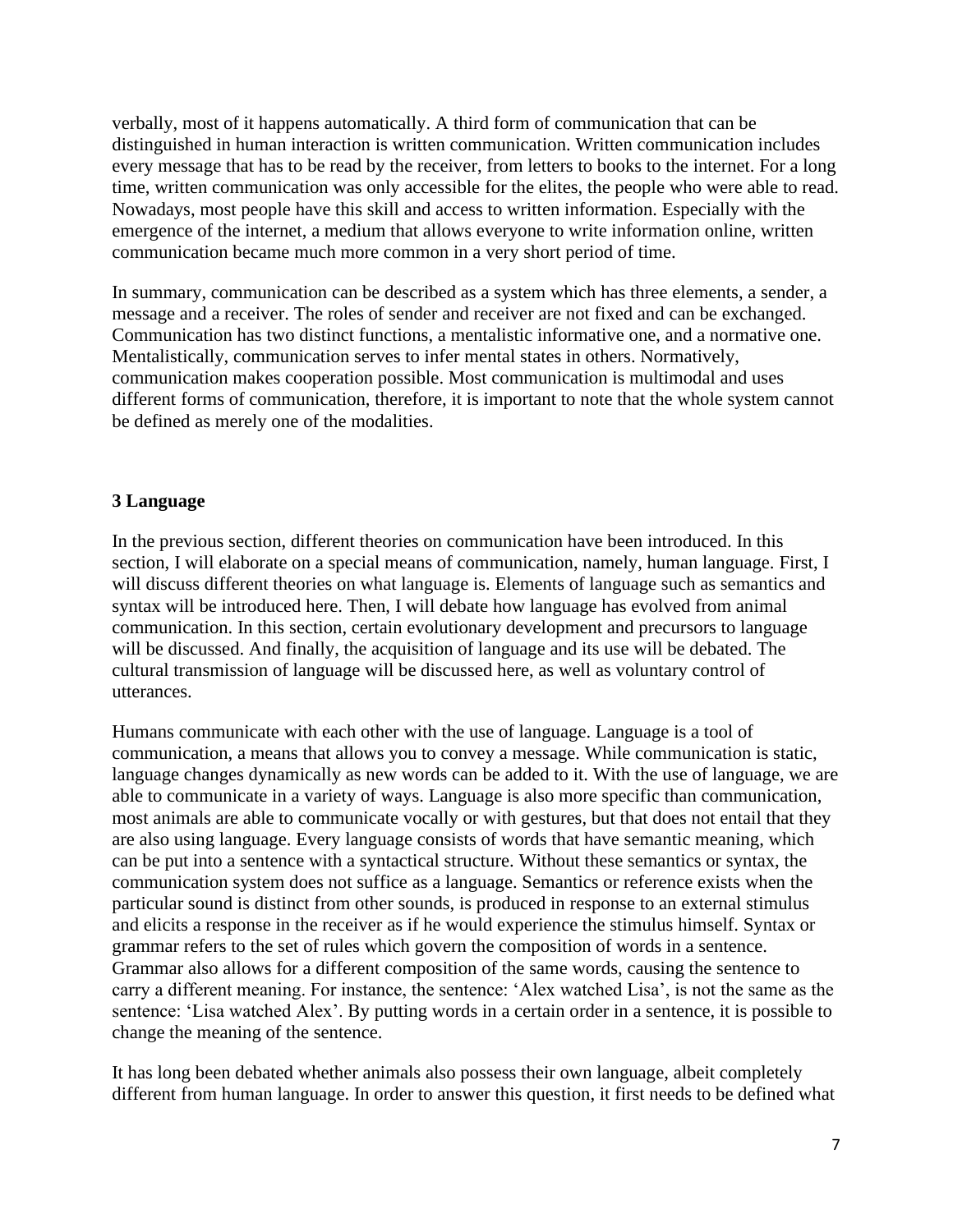constitutes a language. Many linguists, philosophers and psychologists have tried to define what language is. Some view language as a special means of interaction, unique to humans. Others claim that language has evolved slowly from animal communication to what we now call language. Because the first group of theorists already eliminates animals from having a language beforehand, I will evidently be focusing on the second group of theorists. These theorists divide language up into different essential features, some of these features might also exist in communication systems of animals. If an animal communication system consists of all of these features, it suffices to be called a language.

The first aspect of language that will be discussed is semantics. Semantics are about the meaning and references in language. Human language consists of symbols which represent real things in the world. Without the use of reference, we would not be able to refer to something which is not immediately present. Many theorists have discussed the properties of semantics, one of these is Hockett (1959). Hockett describes the relation between the symbol and its reference as arbitrary. This means there is a random relation between the two that needs to be learned and is not predictable. Hockett continues that semantics also allows for displacement of certain items, allowing us to refer to things we cannot directly observe.

Gärdenfors (2013), describes something similar to Hockett's notion of arbitrariness. According to Gärdenfors, language should have the ability to represent something in the real world. The symbols used in language correspond to a specific item or action. This representation is to be seen as a convention, because the relation between symbol and action is random and needs to be learned. In addition, Gärdenfors states that language allows for a detached representation because it uses symbols. Most animal communication systems only make use of signs, which are indicators of direct stimuli in the surroundings. This means that signs can only be used to refer to something which is in close proximity. Symbols, however, do allow representation of something which cannot be directly observed because of the detached relation between symbol and reference. Symbolic representation replaces the use of environmental cues in communication. This means that humans are able to refer to: "Johan who was here yesterday", while non-human primates can only refer to this tree, or that conspecific, which can be immediately observed.

The second element of language is syntax. Syntax is the same as grammatical rules in a language. It governs the places of words in a sentence and how words should be spelled. Compositionality is another aspect of syntax and relates to the ability to make a great amount of words with a fixed number of letters. Hockett describes the compositionality of human language as the duality of patterning. He states that the letters in human language are meaningless in themselves but become meaningful when words and sentences are created. According to Gärdenfors, the semantic meaning of an utterance derives its meaning from the composition of the meaning of the individual parts. In addition, Gärdenfors states that without the syntactic rules and positions human language would become a mishmash of words in a random order. The grammar and high compositionality allows us to nuance our messages to a certain degree.

It is very plausible that language evolved slowly instead of appearing overnight. Several theorists have argued in favor of the evolution of language, one of these is Hurford (2003). According to Hurford, several pre-adaptation were necessary for language to emerge. These pre-adaptations are not adaptive in themselves but allow for other adaptations to arise. The pre-adaptations probably already existed in our ancestors which gave us a certain readiness for language use.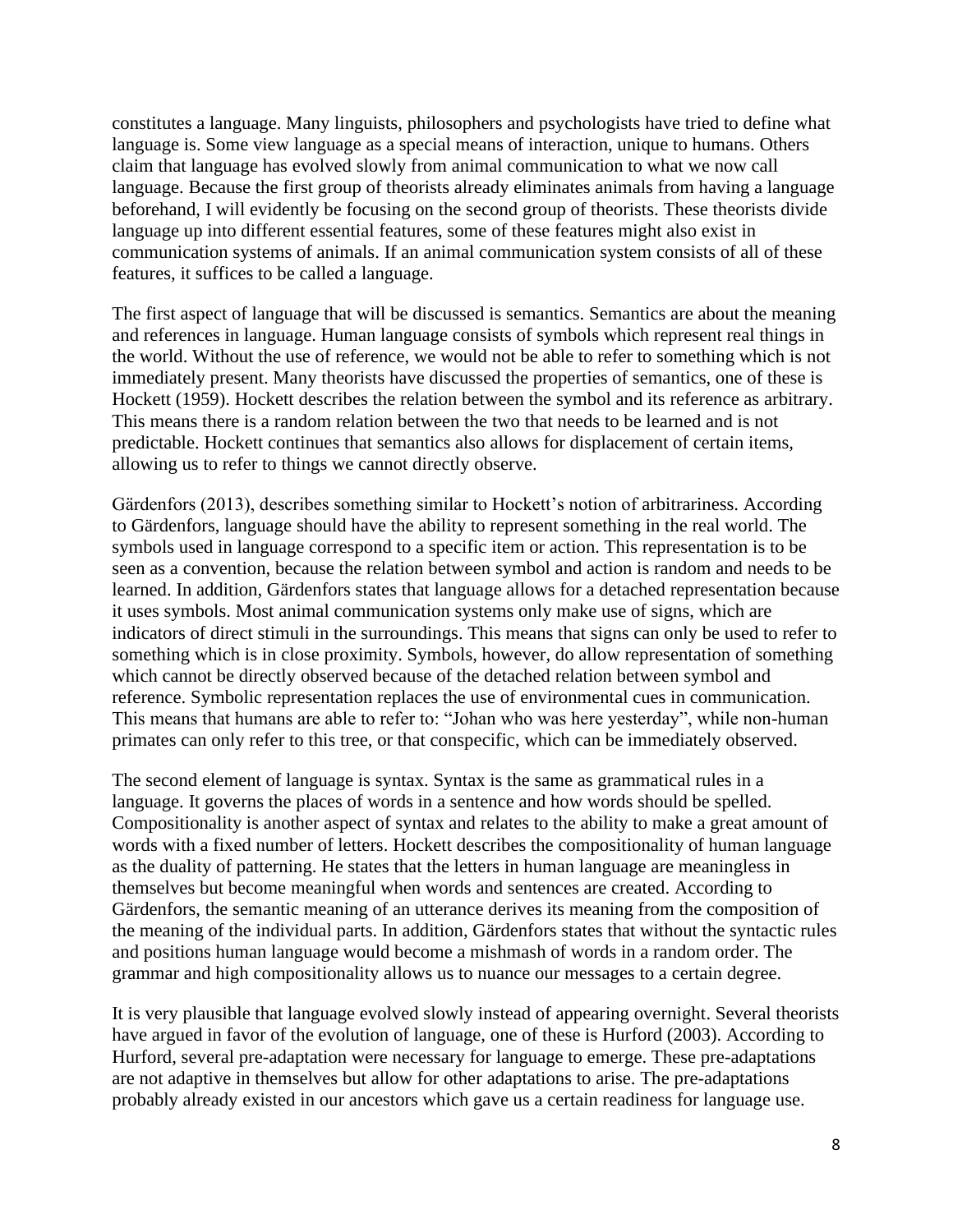These pre-adaptations might not fully explain how language has emerged, but they do give us insight into what must have happened at the basis of language evolution. Hurford then goes on to say that if a certain capacity is found in a species distantly related to humans, we can conclude it is an ancient, primitive capacity. However, if a capacity is only found in apes, our closest relative, then the capacity will have emerged fairly recently.

Hurford (2003) states that one of the pre-adaptations was the pre-semantic one. This preadaptation allowed our ancestors to form basic concepts and from them more complex ones. The ability to mentally represent something is necessary in order to have reference in language, without it, semantics would not be possible. The second pre-adaptation for language is the presyntactic one. The pre-syntactic ability relates to the capacity to organize longer sequences of sounds or gestures. According to Hurford, the most important aspect of syntax is the stringing together of independent subunits into a larger signal. Primate research has indicated that nonhuman primates are able to combine different gestures into a new signal that has a distinct meaning. This entails that this pre-syntactic capacity already existed in our ancestors.

According to Gärdenfors, language slowly evolved from animal communication via signs to human symbolic language. Most animal communication systems consist only of the ability to map the signs directly with individual experience, while human language allows for detached representations. The transition from a signaling system to a symbolic language was not made in one step. In this transition, there was a stage where a protolanguage, which only contained the semantic components of language, was used. A protolanguage incorporates some features of language, like semantics, but also excludes others, such as syntax. Once syntax had been implemented into the system of protolanguage, it would suffice to be called a language. According to Gärdenfors, human language is also the only communication system in existence that has a complete semantics and syntax.

Now, we move to how language is acquired and how it is used. As opposed to most animal communication systems, language needs to be learned and is not innately present. According to Hockett, language is acquired through cultural transmission. This entails that culture plays a bigger role in the acquisition of language than biology does. In addition, Hockett states that language is productive. We can understand novel utterances by breaking them down into smaller parts. This means we can derive meaning from utterances we have never heard before. Without this productive character, it would take a lot more time for someone to fully acquire language. According to Hurford, there was a pre-adaptive elementary symbolic capacity to link sounds or gestures with basic concepts, such that the perception of the action activates the concept. In wild animals, there is no evidence which suggests that animals need to learn the relation between sign and reference. However, animals in captivity do show understanding of these relations when it is taught to them.

Language use requires a certain voluntary control of behaviour, while most animal communication is a direct consequence of a reaction to a certain stimulus. Voluntary control is a matter of degree. Hurford claims that probably all vertebrates have at least some kind of voluntary control over their actions. Humans are unique in the sense that they can acquire automatic control of speaking and understanding language, in the space of a few years. Language is therefore not automatic or innate, according to Hurford, but rather needs to be learned and mastered. The more plastic a species is, the more complex its traditions become. Plasticity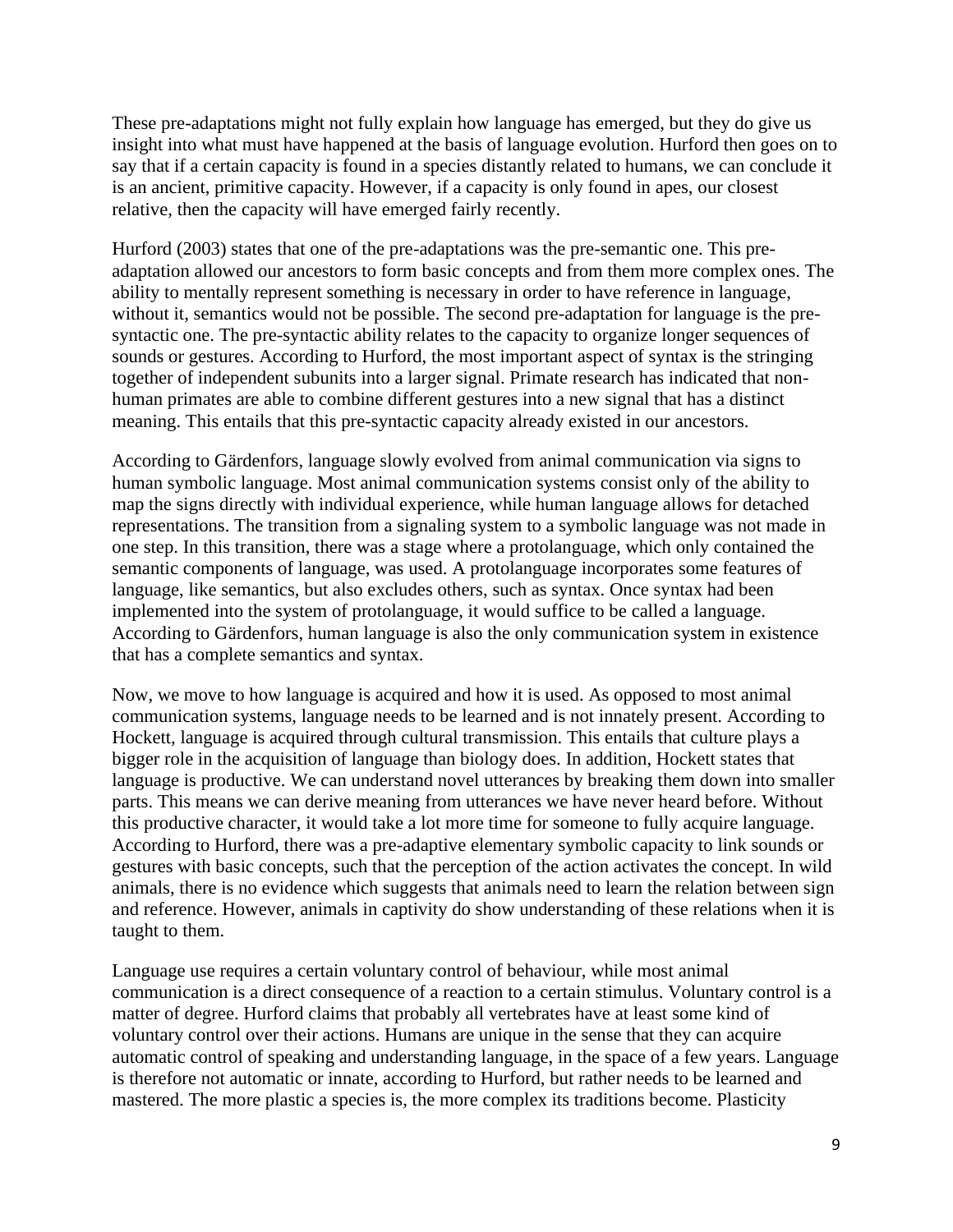combined with voluntary control, leads to even more complexity and unpredictable behaviour. According to Hurford much of the difference between humans and other species is due to increased plasticity and voluntary control of the pre-adaptive capacities. Similarly, Gärdenfors states that the communicative signs should be used willingly, otherwise the signs would be used at random and there would be no communicative function.

Hockett, Gärdenfors and Hurford agree that language is not composed of merely one aspect, but rather is the combination of many different features. Language is usually defined as a communication system which has semantics and syntax. Some of the discussed language features overlap as both Hockett and Gärdenfors state that the relation between symbol and reference is arbitrary and needs to be learned. They also both describe the internal structure of human language as well as the high compositionality as unique to human interaction. When looking at language evolution, Hurford and Gärdenfors both argue that language evolved slowly from animal communication to human language. While Hurford claims that several pre-adaptations were necessary to create a readiness for language use, Gärdenfors states that language evolved from communication with signals to a symbolic language. In the acquisition of language, Hockett states that culture plays a bigger role than biology. And when it comes to language use, Hurford's description of voluntary control of communicative actions is comparable to Gärdenfors' notion of volition.

It is very plausible that there probably existed some sort of precursor to our language in our ancestors where some of the language features already existed. This means that some of the features of human language might be found in animal's communication systems and some might not. Just like human language might consist of certain features that are not present in every animal's communication system, there might be aspects of animal communication that humans lack. For instance, there might be aspects in bee dancing and the exchange of pheromones in ants which are not present in human communication. Humans communicate mostly with vocalizations while non-human primates use gestures to communicate. Humans and primates have the same ancestor, and it is plausible that they already had an aptitude for language use. As humans evolved, our hearing improved and our use of language with it, while in primate evolution, gestures may have become more important, as their vision improved. It is therefore important when investigating an animal's communication system to look at how the animals communicate effectively instead of projecting the human way of communicating onto them.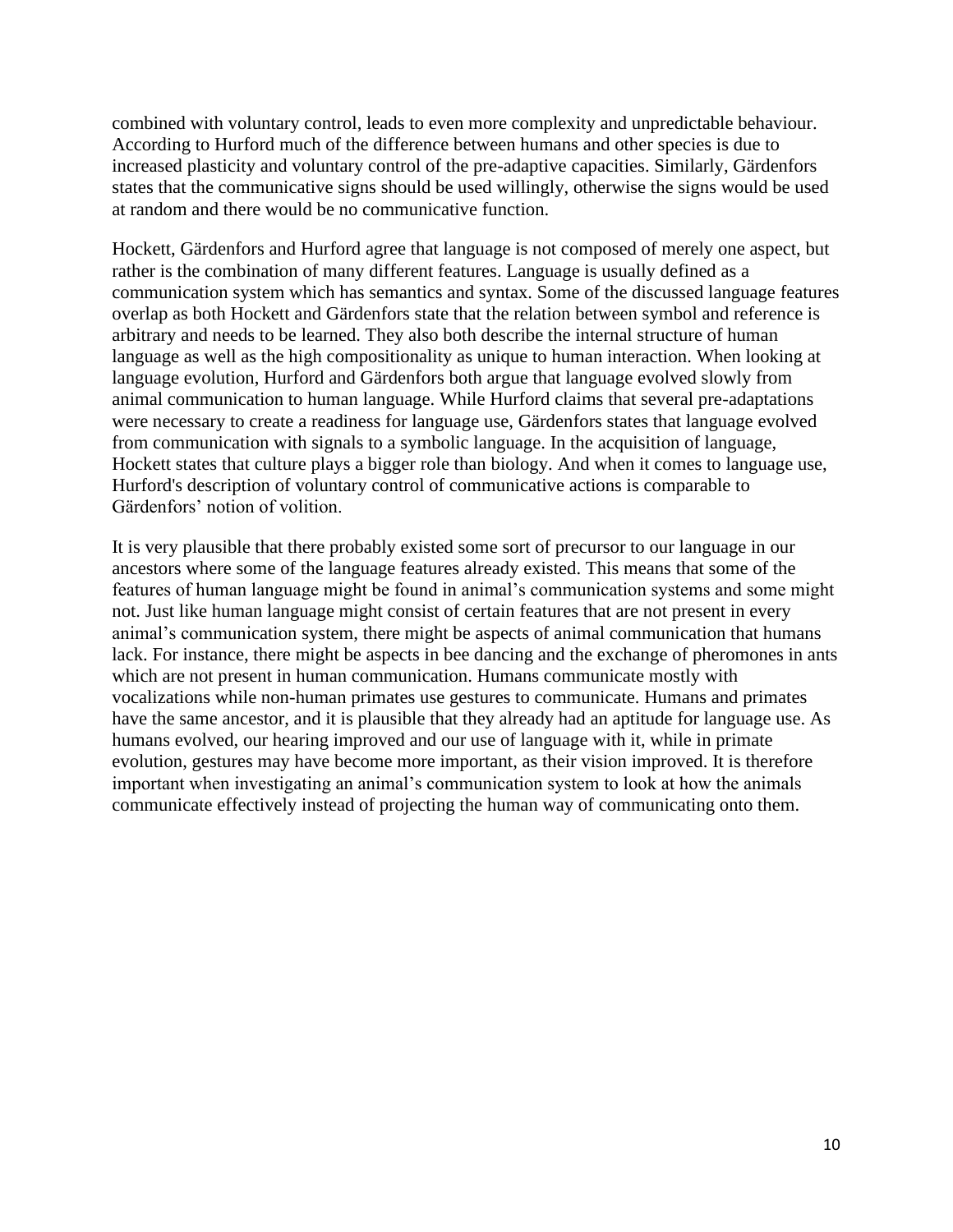#### **4 Non-human primate communication**

In the previous part, the specific human way of communication, namely language, has been introduced. Now, I will move to non-human primate communication to investigate whether this communication system could also be called a language. First, I will explain the notion of anthropomorphism, which is the fallacy of projecting human characteristics onto animals. In this section, research is discussed that was too focused on human capabilities. Then, I will describe several researches where they taught sign language to non-human primates. This is where nonhuman primate communication is compared to young human children using language and the primates' understanding of signs is debated. Next, I will discuss whether non-human primates use semantics and syntax when communicating. Here, I will go into depth about the gestures and vocalizations the primates use when communicating. Vocal plasticity and learning will also be discussed here. And finally, it will be discussed whether it suffices to call non-human primate communication a language.

Most of the early research on animal's communication and cognition has been focused on nonhuman primates. Primates are an obvious choice for this research as they are the closest relatives of humans. Even though primates may be genetically akin to humans, there are also some big differences in how their bodies evolved and their communication with it. For instance, human vocal cords are developed a lot further than non-human primate vocal cords, which results in primates relying more on gestures than vocalizations when communicating (Gardner & Gardner, 1975). Because primates are so closely related to humans, the research is also susceptible to anthropomorphism. Anthropomorphism happens where you project human characteristics onto other animals and test whether they also possess it. This can interfere with the research as the human way is not always the best and only explanation for the existence of a phenomenon. When investigating an animal, one should always try to place oneself in the animal's shoes as much as possible.

An example of when anthropomorphism clouded animal research was with the self-recognition test. For a long time, the consensus in animal research was that if a certain species was able to recognize their own reflection in mirrors, it would be able to distinguish between himself and other entities and therefore be conscious, which indicates high levels of cognition in the animal (Gallup et al. 2002). After a while, we discovered that unlike humans, a lot of animals do not have vision as their primary sense. Instead, they rely more on other senses such as smell and hearing. Dogs, for instance, have an extremely strong sense of smell, but very bad eyesight. Because they failed the mirror test, it was concluded that dogs are not conscious and are therefore less cognitively developed than other animals who do recognize themselves in mirrors. However, new research now shows that dogs do recognize themselves on the basis of smell instead of vision (Horowitz, 2017). The mirror test alone, is therefore not conclusive in order to prove whether an animal has consciousness. Anthropomorphism, on the other hand, can also give us insight into how the animal perceives the world. Because we can never fully understand the reality of animals, sometimes, human characteristics can prove to be useful in order to gain a better understanding of it. Even though it can be useful to project human characteristics onto animals to compare and unravel similarities and differences between humans and animals, we should be wary to regard animals as less developed too quickly when they do not match human characteristics, as evolution might have come up with a different solution to the same problem.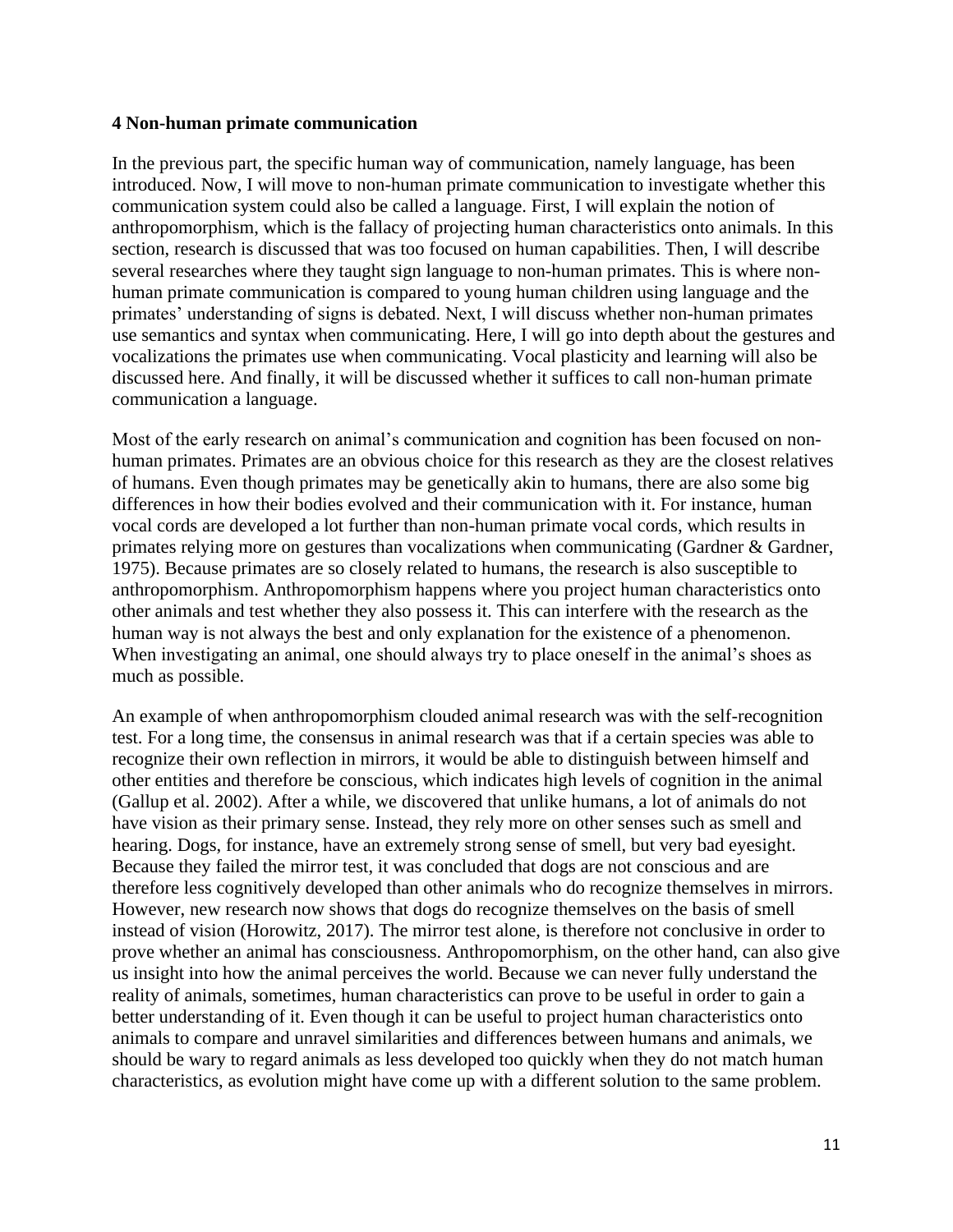Early primate research has shown that even though non-human primates do use vocalizations in their communication, their most useful interaction is grounded in gestures. Research that tried to teach primates spoken words of human language failed, mainly because the larynx of primates has evolved differently from ours. Thus, non-human primates are not well equipped for a lot of nuance in their vocal communication. However, they are well equipped for making nuances in their gestural communication. Gardner & Gardner (1975) were one of the first researchers who tried to teach sign language to non-human primates. The chimpanzee Washoe was the first animal who was taught American Sign Language (Ameslan). Over the period of 51 training sessions, Washoe learned to produce 132 distinct gestures and could recognize an even larger number of gestures.

Gardner & Gardner compared Washoe's sign language acquisition to that of young children learning language. Similar to how human children learn, a lot of Washoes signs were learned spontaneously through interaction. She learned how to use the signs in different situations instead of the sign only having one distinct definition. An example of this is the sign OPEN. This sign was taught to Washoe in order to open specific doors. After a while, Washoe learned that the sign OPEN was also applicable to other doors, jars and even used the sign to ask the researchers to turn on water faucets. Another reason Washoe was able to learn the signs fairly quickly was because she categorized the words she learned. If all distinct signs had to be taught separately, it would probably have taken significantly longer to teach her. Evidence has shown that even when Washoe answers a question wrong, her answer could have been the right one. For instance when asked, *who is that,* Washoe always replied with a person's name, instead of an object or an activity. This means that Washoe recognizes certain classes in her language and categorizes them accordingly.

Savage-Rumbaugh et al. (1978) objected to the Gardners' research that Washoe's acquisition of Ameslan reflected imitation of the teacher more than understanding of the signs. In a way, Washoe had been conditioned to map certain signs with their referents, in order to get a reward for the right answer, similar to how dogs are conditioned to learn tricks. However, this does not entail that the chimpanzee or the dog actually comprehends what the signs refer to. In order to tackle this problem, Savage-Rumbaugh et al. set up their own research with the chimps Sherman and Austin who they had been teaching Ameslan over the last few years. In this research, the chimps' understanding of symbolic reference was tested in order to see whether the non-human primates did actually understand the symbols instead of merely repeating what the teacher showed them. In the Gardners' research, Washoe was taught the names of certain foods, through requesting the food and receiving it from the teacher. This means that the food itself could have been the reward for giving the right answer to *What's this* questions. In Savage-Rumbaugh's research, Austin and Sherman were also taught names of food, although the food could not be requested for consumption by the chimps in this research. Instead, the chimps only got social praise for the right answer. By removing the immediate food rewards, the researchers prevented the non-human primates from learning through conditioning.

Now, it is investigated whether non-human primates understand and use semantics when communicating. When discussing semantics in animal research, it is usually described as reference. In order to test the chimps' understanding of symbolic reference, Savage-Rumbaugh et al. (1978) also investigated the chimps' ability to decode information about food which was not directly observable. By removing the observable food, the researchers ensured that a symbol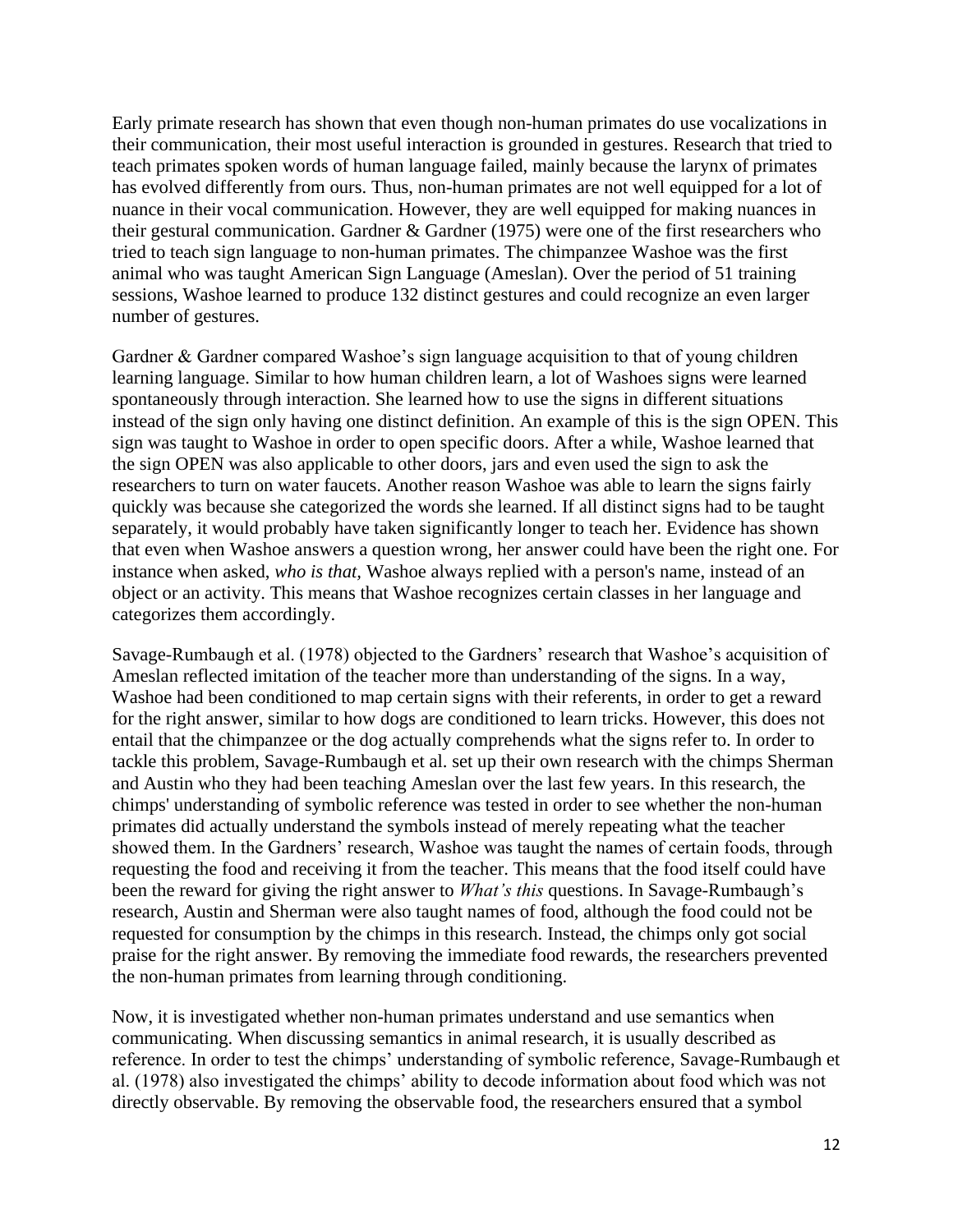became the reference for food instead of signals. The results of the research showed that the chimps had no trouble in reporting food items which they could not see at the time, but had encountered before. By removing the immediate food reward through request and testing the symbolic understanding of the chimps, Savage-Rumbaugh et al. have shown that teaching Ameslan to chimpanzees indicates a deeper understanding of the language instead of mere conditioning. Even though chimpanzees do not use symbols in their own communication, their understanding of it can be demonstrated. This entails that the non-human primates comprehend semantics, while they might not need semantics in their own communication.

All of the previously described research focuses on primate gestures. Gestures might be more developed in non-human primates than their vocalizations, but because communication is multimodal, vocalizations still play an important role in their interaction. While the demonstration of the understanding of semantics by non-human primates comes from their gestural communication, the argument for syntax can be found in primate vocalizations. Crockford & Boesch (2005) claim that a pivotal aspect of human language is the ability to combine sounds into one that carries a new meaning. Instead of the singular sounds that have to be taught individually, combined sounds can vastly increase the number of different words that can be produced in a language. Syntax allows humans to combine sounds in their language as it governs the possible combinations.

Crockford and Boesch state that human language consists of two types of syntax, a phonological and lexical one. Phonological syntax refers to the combinations of a fixed set of symbols, into a theoretically infinite amount of words and sentences. This type of syntax is about the physical sound of symbols and words. An example of phonological syntax in the communication system of non-human primates are the long distance calls. These calls are used for regulatory spacing between groups. Long distance calls have a fixed structure and the context in which the combination is used differs from the context of the individual component calls. Lexical syntax, on the other hand, refers to the meaning of words being combined to form a new meaning. Lexical syntax can be unpacked into two aspects of syntax, either as a contextual modifier for other calls or where the grammatical rules generate sentences. Contextual modifiers can be found in the communication system of non-human primates, however, there is no evidence which suggests that there is also a syntax which allows for the forming of sentences in primate communication. An example of a contextual modifier is when the chirps which are used in alarm situations are combined with squeaks which are used in alert situations. The resulting combinations were produced in intermediary contexts requiring vigilance but with reduced fear or alarm. Crockford & Boesch claim that it is unlikely that call combinations used by any animal approach the complexity of syntax used in human language. For instance, it has not been demonstrated that changing the order of components in a non-human primate call changes the content of the message, like it does in human language. However, comparative research is necessary in order to distinguish between what is uniquely human and what can also be found in other animals.

It is plausible to compare non-human primate communication to human language in order to unravel differences and similarities between them. In order to investigate the evolution of human speech from a comparative perspective it is necessary to focus on the vocal aspect of non-human primate communication and relate them to human vocalizations. Even though gestural communication might be more developed in non-human primates, vocalizations are still pivotal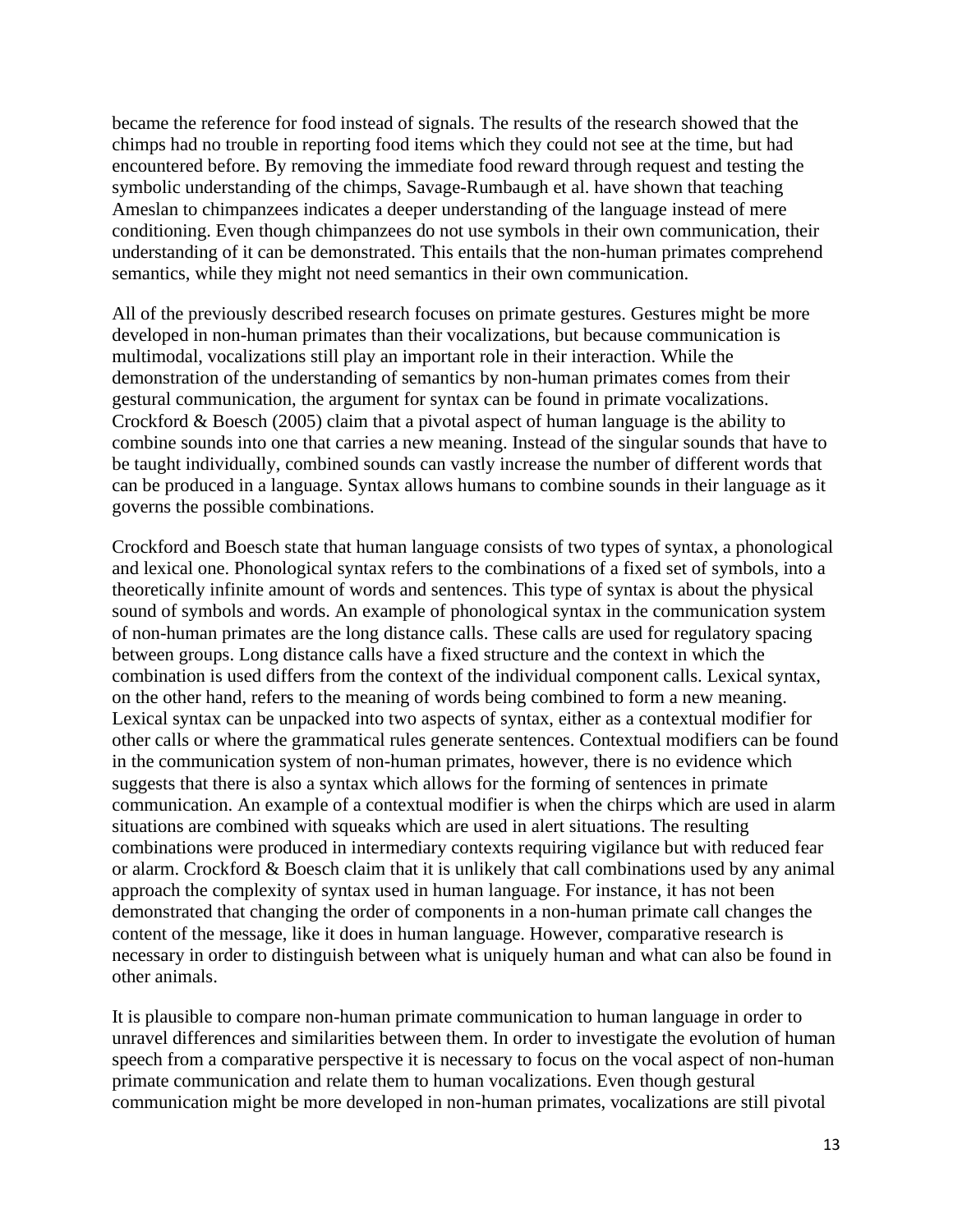in their communication. Vocalizations are used for communicating with conspecifics who are not visible at the time. There are also reports of vocalizations being used as a social act, comparable to the bonding aspect of grooming (Kulahci, 2015). Savage-Rumbaugh already showed that understanding of semantics can be found in gestural communication of primates. Fedurek & Slocombe (2011) claim that semantics can also be found in primate vocalizations. Alarm calls, for instance, do have reference because the calls are distinct from one another and produced consistently in a response to a specific external stimulus. In addition, the receiver of the message reacts to the call in the same way as he would react to the stimulus itself, which is also a criterion of reference. Similar to Crockford & Boesch, Fedurek & Slocombe also state that non-human primate vocalizations have a syntax. Many vocalizations are structured in a particular way and are a combination of several individual components. Even though there is a syntax in non-human primate vocalizations, it is not as developed as the syntax in human language. This entails that there could already have been a pre-syntactic capacity in our ancestors which paved the way for the syntax in both non-human primate and human communication.

Humans have a high vocal plasticity which allows them to imitate a wide range of sounds. There are reports of non-human primates in captivity who spontaneously learn new sounds, such as chimpanzees who use a novel raspberry sound to get attention or orang-outans who learn to whistle (Fedurek & Slocombe, 2011). The difference with humans, however, lies in the nonhuman primates not using their larynx while producing these sounds, which is vital for speech production. Evidence shows that the vocal repertoire of non-human primates is fixed and genetically determined, unlike the vocal repertoire of humans. This means that learning has little to do with the acquisition of the signs in non-human primate communication, while it does play a big role in acquiring human language. Vocal learning consists of production, comprehension and usage learning. The non-human primates are able to produce many sounds and have comprehension of it, thus satisfying the first two premises of vocal learning. However, because the language of non-human primates is fixed and innately determined, they do not have usage learning. Fedurek & Slocombe state that the evidence for reference and complex comprehension in primates may represent precursors to linguistic abilities in our ancestors. However, the low vocal plasticity of non-human primates, combined with the inability to produce novel calls, indicates that the specific development required for speech production likely evolved once humans split from the primate lineage.

To sum up, primate research has been susceptible to anthropomorphism, which happens when you project human characteristics onto animals. When the teaching of human vocalizations to primates failed, the research turned to teaching sign language instead. The primates' understanding of symbols can be demonstrated by removing the immediate referent. This entails that primates do understand reference and there is also evidence that they have basic forms of syntax. However, their syntactical compositionality is very low when compared to humans. When looking at primate vocalizations in the wild, the animals lack vocal plasticity and vocal learning. Thus, the non-human primates do not possess a full language because they lack these important elements of language.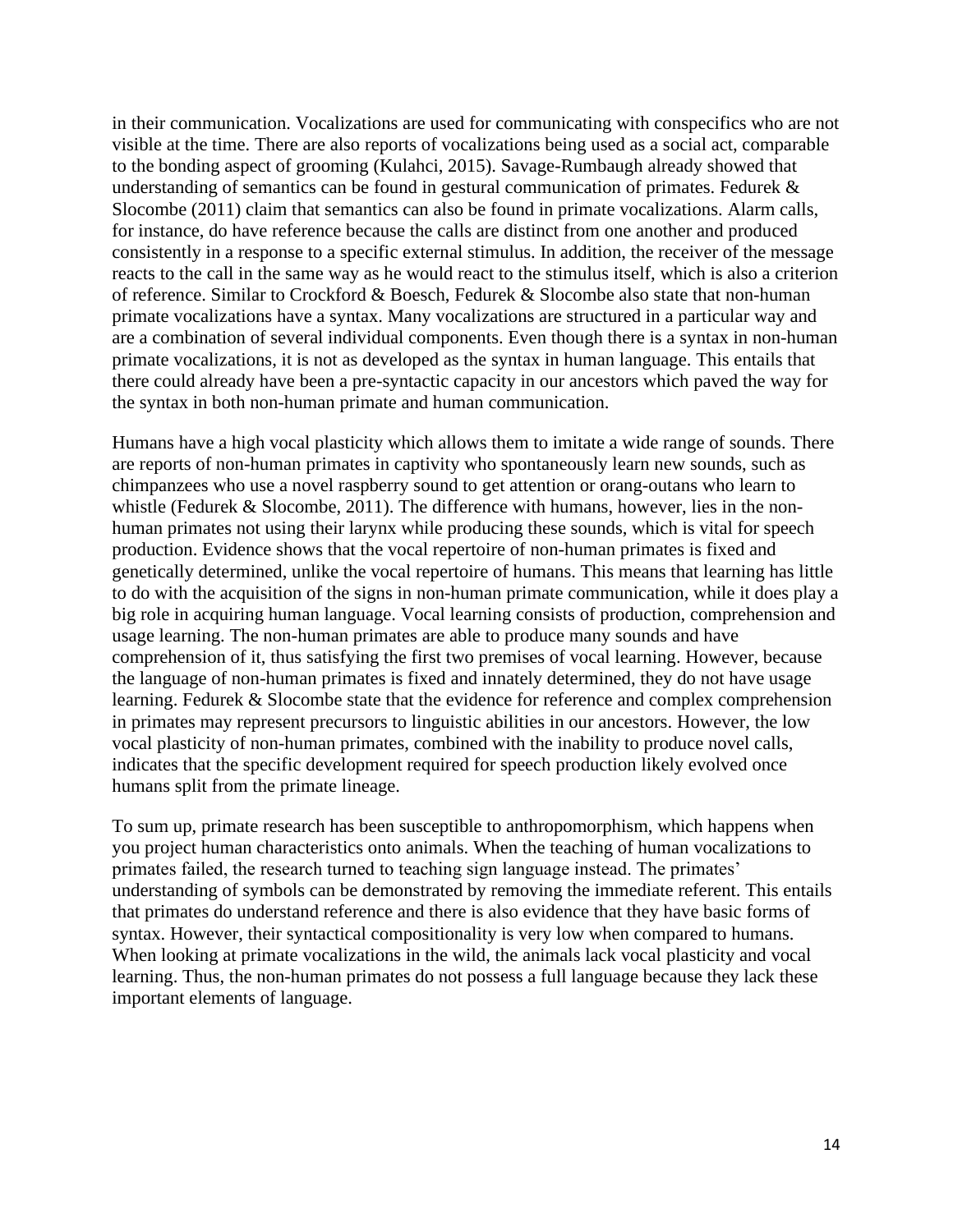# **5 Dolphin communication**

In the previous section, several primate researches on communication have been debated. Now, we will move to dolphin communication to investigate whether these animals possess language. In this section, I will first elaborate on the different types of vocalizations that dolphins use when communicating. Here, I will explain which vocalization is used in which context. Then, I will move to research which taught dolphins artificial languages. In this section, the dolphins' understanding of human language will be demonstrated. Next, the dolphins' use and understanding of syntax and semantics will be debated. Here, I will compare dolphin communication to human language. And finally I will discuss whether dolphins possess language.

Extensive research on dolphins over the past years has given us better insight in how the animals interact and communicate with each other. Despite the recent research on dolphins, we still do not know as much about their communication system as we do about the communication of nonhuman primates. Janik (2009) lists different reasons for why our data about dolphin communication is limited. Firstly, dolphins are much harder to do research on, when compared to non-human primates, simply because dolphins are usually submerged and spend most of their time underwater. Some studies have focused on the observable behavior from the animals at the surface, but this does not explain all of the behaviour dolphins exhibit underwater. Secondly, dolphins have evolved to the point where they are able to produce sounds underwater, without opening their mouths or visibly showing that they produced a sound. An acoustic lens in their forehead allows them to hear the signals others produced. These complications make it very difficult to determine which dolphin produced which sound, when you research them. To battle this unclarity when researching dolphins, scientists have attached acoustic recording tags directly to the animals, or other acoustic localization methods to identify which dolphin sends which signal (Janik, 2009). However, this method is relatively young and more research like this is needed if we want to fully capture the delphinid communication system.

From the research on dolphins, three types of vocalizations have been distinguished which the dolphins use to communicate. The types are whistles, clicks and burst-pulsed sounds (Janik, 2009). Whistles are tonal signals having a bandwidth between 800 Hz and 28,5 kHz and a duration between 100 milliseconds and approximately 4 seconds. Whistles are primarily used for social interactions and identification. Besides the shared whistles types that are common in a community, every individual dolphin also has their own uniquely distinct signature whistle. These signature whistles serve as an identification. Comparable to human names, the dolphins understand that a signature whistle refers to a specific individual. Conspecifics will learn each other's signature whistles and can recognize each other through these vocalizations rather than visual cues (Janik, 2009). Clicks are short ultrasonic signals with a maximum frequency of 200 k Hz, which are used for echolocation as well as communication. These sounds are often produced near the surface. Burst-pulsed sounds refer to all of the sounds the dolphins make which cannot be classified as whistles or clicks. The majority of studies on dolphin communication have focused on the use of whistles as they make up for most of the delphinid communication.

One of the most extensive researches on the language processing abilities of delphinids was carried out by Herman et al. (1984). For this study, the researchers taught two distinct artificial languages to two captive bottlenose dolphins. An acoustic language was taught to the dolphin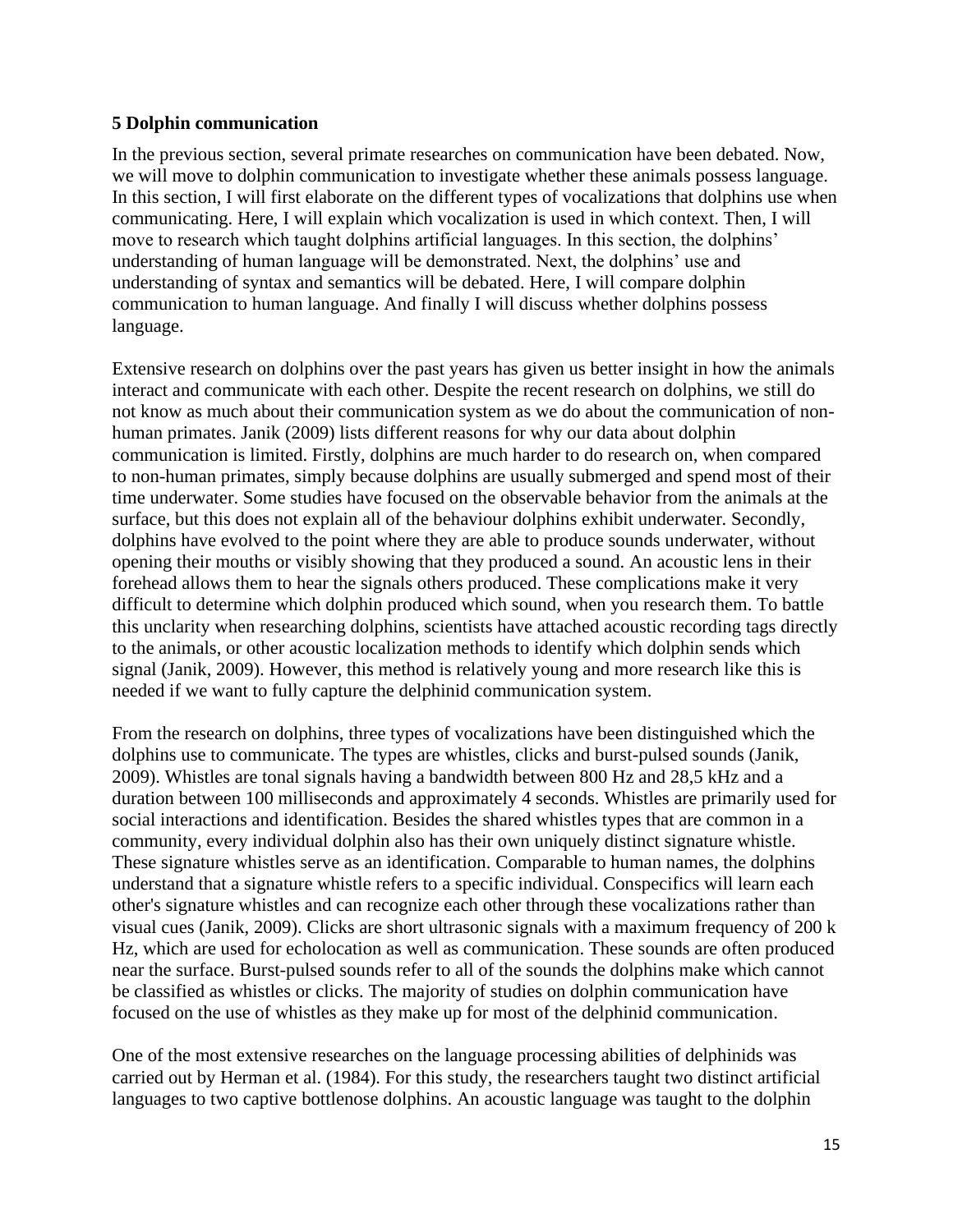Phoenix while a gestural language was taught to the dolphin Akeakamai. In this research, the ability of the animals to deal with lexically and syntactically novel items was tested, as well as the dolphin´s ability to recognize faulty sentences which contained an impossible task. Instead of focusing on the animals capability to produce a sentence, there was an emphasis on the level of comprehension of the animals. If a dolphin was able to carry out a certain task correctly, it showed not only that the animal understood what was requested from him but also that the dolphin utilizes both semantic and syntactic information (Herman et al. 1984). The technique used to evaluate the dolphin´s responses was the so-called blind observer technique where someone who did not know what sentence was given to the dolphin, would have to review the dolphin's behavior and state which task the dolphin performed.

Herman et al. (1984) tried to eliminate chance as much as possible and prevent the dolphins from learning by mere repetition by making the training sessions unpredictable for the dolphins. They implemented the following strategies while conducting the research. First of all, the sentences were presented in a quasi-random order. This strategy ensured that the dolphins could not be conditioned to predict the next sentence while simultaneously guarding against biases. When a certain item, such as a ball was being tested, many different examples of balls would be present in the tank, which allowed for a generalization of a certain word from a specific exemplar to an object class. Usually there would be a variety of different items present in the tank, drifting around freely or where the dolphin last left them. This meant that the dolphin had to pick the right object every time in order to carry out the task correctly (Herman et al. 1984). In addition, the location of the trainer-transportable items was changed frequently. This helped to prevent the dolphins from encoding objects in relation to their spatial position, instead of their semantic relation. And finally, by using many different people as tank side trainers, they ensured that the dolphins would not get accustomed to one specific person which would promote generalization.

Herman et al. (1984) first investigated the dolphin´s ability to understand lexically novel sentences. A lexically novel sentence refers to the implementation of new words into one of the familiar sentence forms. In a single session, of the 30 to 40 sentences that were given to the dolphins, a maximum of 2 sentences were lexically new. The researchers made sure that not a single word in the novel sentence appeared in the preceding five sentences (Herman et al. 1984). After the dolphin performed the task in the novel sentence correctly, the sentence was added to the bulk of familiar sentences. Of all the 200 lexically novel sentences that were tested, Phoenix responded correctly to approximately 63% of them and Akeakamai correctly performed tasks in approximately 68% of the new sentences. Besides lexically novel items, the researchers also tested the dolphin´s ability to understand structural or syntactic novel sentence forms. Familiar sentence forms were altered to see if the dolphins still carried out the right task. For instance, the dolphins had been trained in sentence forms such as BOTTOM FRISBEE FETCH HOOP, in which the dolphins had to transport the frisbee from the bottom of the tank to the floating hoop on the surface. The new syntactic form of the sentence was FRISBEE FETCH BOTTOM HOOP. Results show that Phoenix answered correctly to 63% and Akeakamai to 76% of the novel structural forms, indicating that the dolphins were not merely conditioned to react to the meaning of words, but are also able to understand syntactic variations.

Next, Herman et al. (1984) tested the dolphin's ability to carry out semantically reversible sentences. In these sentences, the transportable and stationary items were swapped to see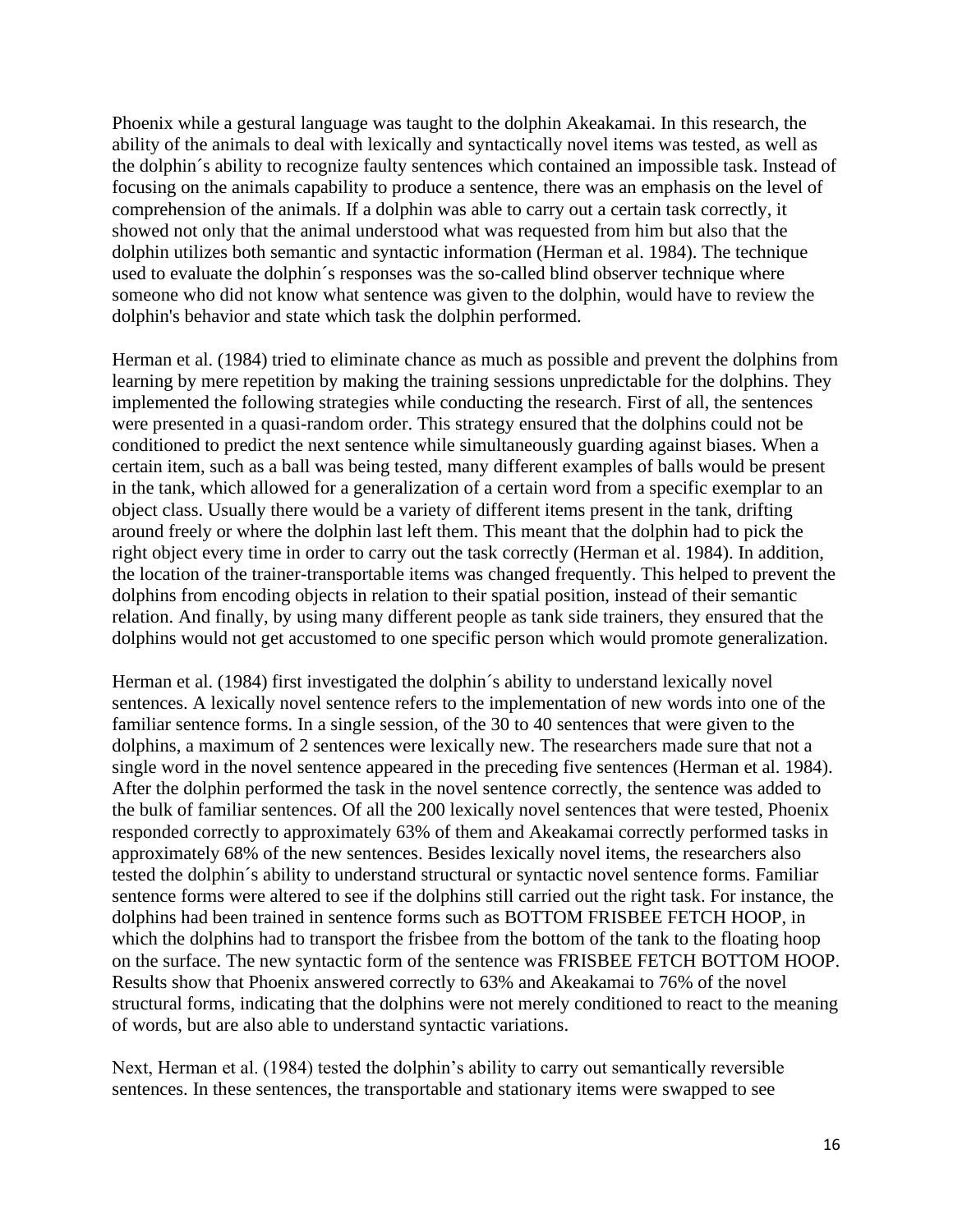whether the dolphins still performed the right task. For instance, instead of BALL FETCH HOOP which meant that the dolphin had to transport the ball to the hoop, the sentence became HOOP FETCH BALL and the dolphin needed to transport the hoop to the ball. Phoenix's responses to these sentences were 65% correct and Akeakamai responded correctly to 54% of these sentences. These levels are close to the overall performance level on FETCH sentences, meaning that reversing the sentence did not cause any problems for the interpretation of the dolphins. And finally, Herman et al. (1984) investigated the dolphins ability to recognize anomalous sentences which contained an impossible task. Examples of anomalous sentences are FETCH sentences where the object cannot be transported, or when the sentence does not specify where the item should be transported to. The results of the responses to these sentences were mixed as the dolphins sometimes outright ignored them and sometimes tried to repair the sentence by adding or removing items in the sentence. An example of an attempt to repair is when the sentence WATER TOSS was given to the dolphins, which the researchers had deemed semantically anomalous because it contained an impossible task. Both dolphins replied to this sentence by tossing a stream of water, and thus finding a solution to the anomalous sentence.

Human language consists of syntactic rules and semantic referencing. Syntax has several elements that govern how sentences are formed. It is unlikely that dolphin communication also consists of all of these syntactical elements, but some elements of syntax might exist in their communication. Kako (1999) investigated the animals' ability to acquire elements of syntax when communicating. The experimental data that Kako uses for his investigation is the research that Herman (1984) conducted on the dolphins Phoenix and Akeakamai. There are different ways to define syntax. In its first, most generic form, syntax is defined as a set of rules for assembling units of any type into larger units. Kako (1999) claims that this form of syntax is too broad as too many things would then classify as being syntactical. For instance, human music and even buildings would then classify as syntactical. The second definition of syntax refers to all the properties manifest in human language. Kako (1999) concludes that this definition of syntax is too narrow, as no animals would then have syntax in their communication system because no animal communication system has all of the syntactical features that human language has. However, some animals might be able to acquire a subset of these features. This leads us to the third definition of syntax, which is a set of structural properties that define the core of syntax.

According to Kako (1999), there are four fundamental properties which make up the core of syntax. The first one, discrete combinatorics, relates to the combined meaning of words in a language. The meaning of words in a sentence complement each other rather than mix together like when you mix paint. Discrete combinatorics allows for different compositions of the same words, resulting in sentences with distinct meaning. The second property of syntax is categorybased rules which states that the users of the language understand the order of classes of words in a sentence. This property allows for recognition of grammatically right and wrong sentences. For instance, the sentence *April is the fourth month in the year* is acceptable because it is grammatically correct, but the sentence *Fourth the year is month April in the* is not. Rules determine the position of word classes and if the positions get altered it might result in a sentence which does not carry any meaning (Kako, 1999). The third syntactical property is argument structure and refers to the relational character of verbs. The linguistic animal is able to understand how many participants are involved in the event and which syntactic position they have in the sentence. The verb give, for instance, combines a *giver*, a *given item* and a *receiver.*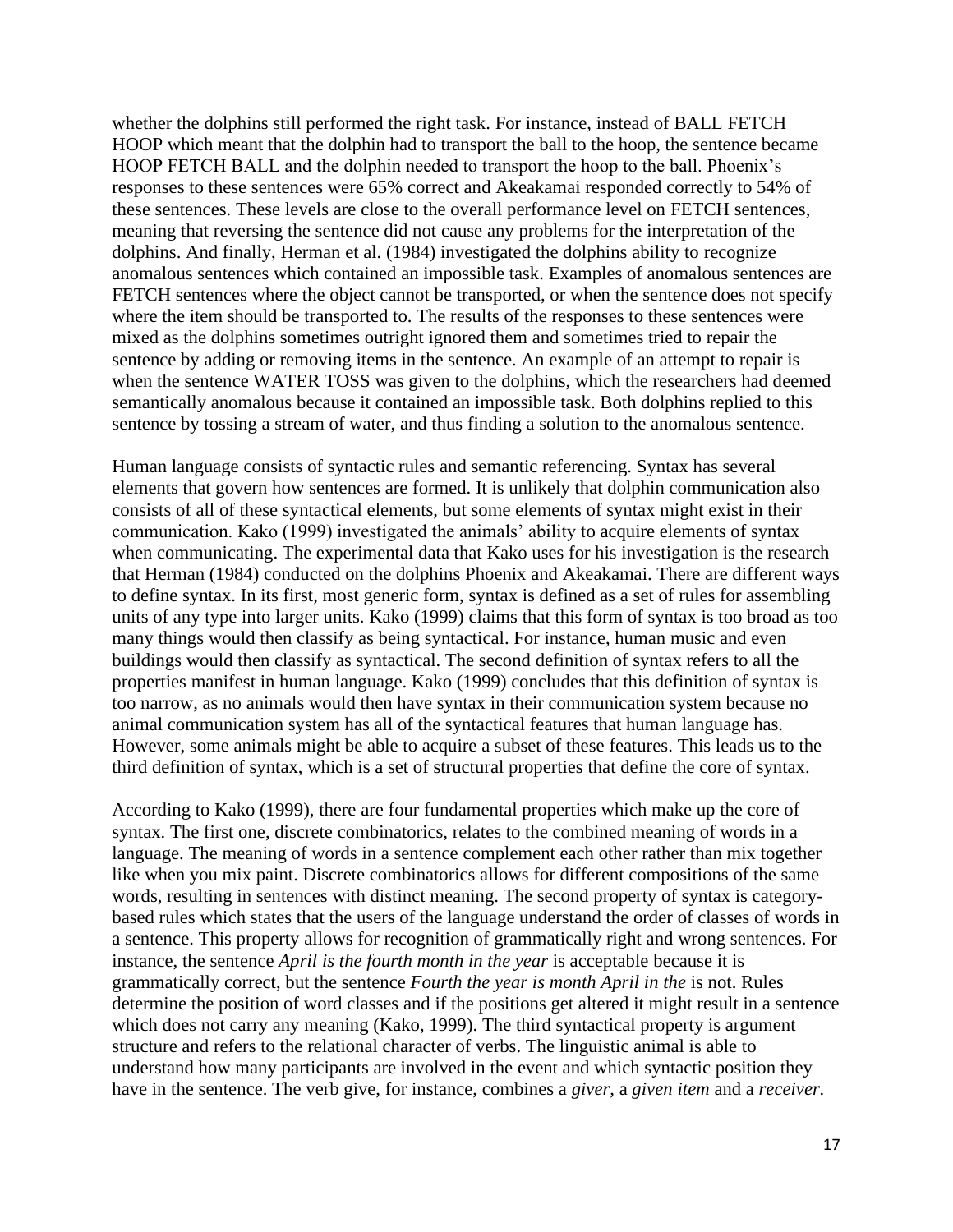If one of those arguments is missing, it results in an incomplete sentence. Without argument structure, it would become very hard to deduce from a sentence what happened to whom. The final property of syntax are closed-class items. Human language consists of open-class as well as closed-class items. Open-class items are verbs, nouns and adjectives. Examples of open-class items are *work, person* and *green.* Closed-class items, on the other hand, are prepositions, determiners and quantifiers. *In, this* and *many* are examples of closed-class items. New items get added to the open-class group all the time. This implies that there are a lot more open-class than closed-class words in a language. Open-class words are able to express the smallest details while closed-class items are insensitive to even the biggest changes. The meaning of open-class words is discrete and self-explanatory, while the meaning of closed-class words is more abstract and derivable from the sentence (Kako, 1999).

Kako (1999) claims that some elements of syntax can be found in the artificial languages that were taught to the dolphins Phoenix and Akeakamai. Firstly, Kako (1999) claims that the dolphins understand discrete combinatorics. Most of the dolphin's tasks would be impossible to execute if they did not understand that words have distinct meanings and do not blend together. Secondly, Kako (1999) states that the dolphins exhibit understanding of category-based rules. Results of the research done by Herman et al. (1984) show that the dolphins had a high success rate when dealing with lexically or syntactically novel items. According to Kako (1999), this significant result can only be due to the dolphins understanding the categories of words, instead of the relation to words such as FETCH and HOOP. This also explains why the dolphins are able to execute a command successfully while they have no prior experience with specific words. Thirdly, Kako states that it is uncertain whether the dolphins understand argument structure because their responses are inconsistent. Sometimes the dolphins would ignore the command and other times try to repair it. The results do not clarify whether the sentences struck the dolphins as ungrammatical or whether they found them impossible to enact. And finally, Kako (1999) states that the dolphins do not show understanding of closed-class items. Relational sentences with OVER/UNDER/THROUGH are actually disguised conjoined sentences. They were taught as action terms and the word GO preceding them, as in GO UNDER. The enactment of the dolphins of these sentences indicates that these words continue to function like open-class words in human language. This means there is no evidence that the dolphins are able to learn closed-class items that specify these relations.

All of the previously discussed empirical data are a result of trying to teach dolphins a natural language or an artificial one. Even though the animals are able to understand most of the characteristics of a language, they also seem to be lacking certain elements of syntax. Similar to how human language possesses features that are lacking in dolphin communication, their communication system might also have certain components that we do not have in our language. For example, body posture plays a big role in dolphin communication, and therefore we might be misinterpreting certain dolphin signals. Signature whistles have come to be called whistles because that is how humans perceive the signals. Furthermore, humans are unable to hear most of the dolphin signals due to very high frequencies, meaning that we are missing out on perhaps the most important signals in their communication system. In order to better understand the dolphin's own language use, Ryabov (2016) investigated the dolphin's use of noncoherent pulses (NP), which are a bundle of burst-pulsed sounds, which the dolphins use to communicate. Ryabov compared these NP's to human words to provide a better comprehension of what role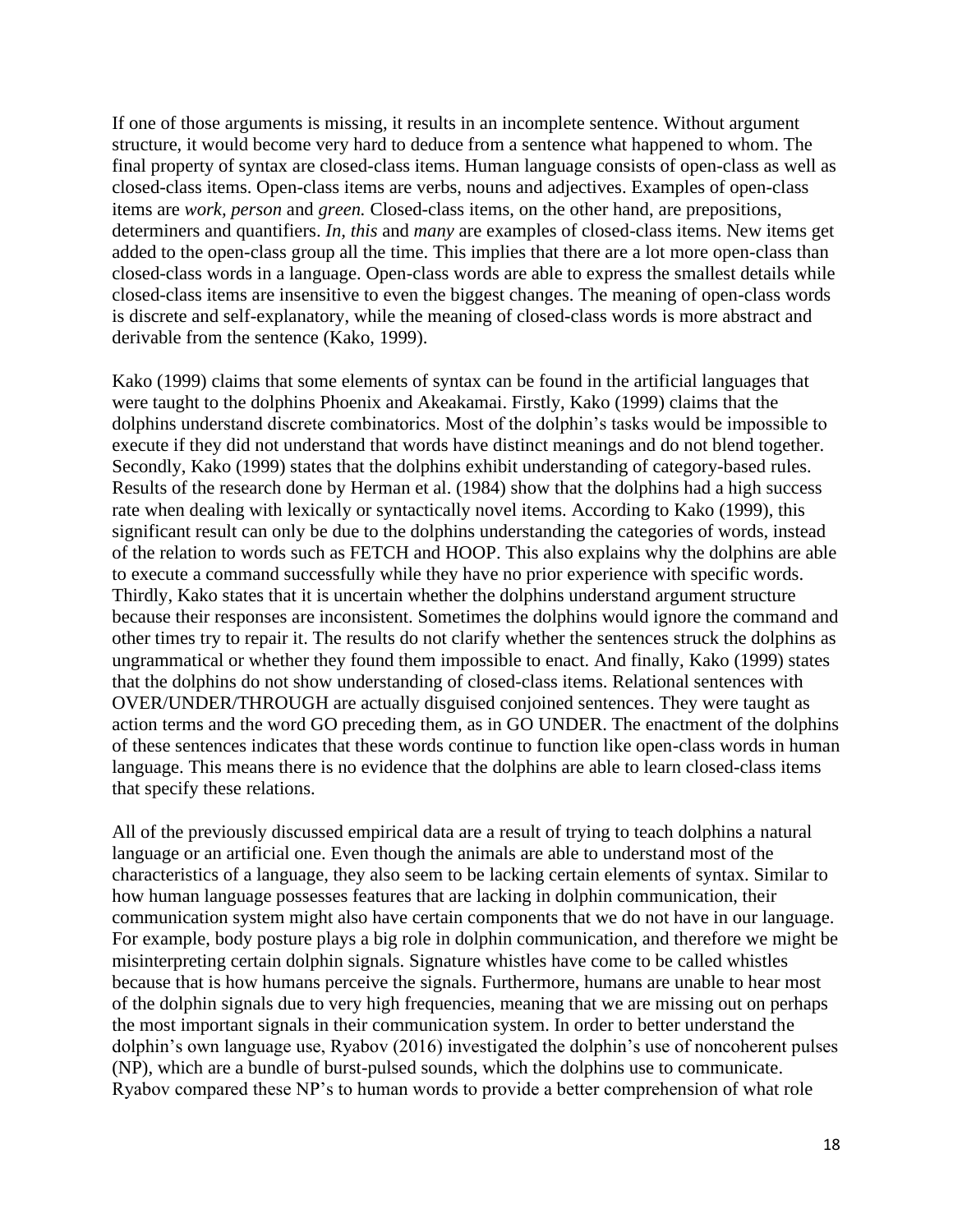the NP's play in dolphin communication. Ryabov (2016) hypothesized that an exchange of NP's between dolphins is similar to a human conversation, although there are some crucial differences. Similar to human language, the dolphin's role of sender or receiver are interchangeable in a conversation. Unlike humans, dolphins pronounce all the phonemes of a word simultaneously. The dolphins will also wait to produce a new pulse until the reflections of the previous one have attenuated.

To estimate the extent to which the communication system of dolphins can actually be called a language, Ryabov (2016) compared his findings on dolphin communication to human language. He distinguishes five fundamental features in human language. Another communication system only suffices as a language if it satisfies these features as well. The five criteria are: *duality, productivity, arbitrariness, displacement* and *cultural transition<sup>1</sup>* . The first criterion*, duality,*  relates to the stringing together of subunits to create a larger signal. This criterion gets satisfied because the dolphins are able to combine sounds into new meanings. The communication system of dolphins consists of a fixed number of phonemes. While the phonemes are limited, they can be combined to create a limitless amount of vocalizations such as whistles and pulse-burst sounds. The system also consists of *productivity* because it allows for the implementation of novel sounds. The signature whistles demonstrate this, because in the development of one's own whistle, familiar sounds such as the mother's whistle, are combined with new non-familiar sounds. The third criterion, *arbitrariness* gets satisfied because the dolphins are able to learn conceptually, which has been demonstrated by research done by Herman (1984). In this research, there was no direct link between the number of spectral extrema of a word and its physical reference, indicating that the dolphins learned the arbitrary relation between items and words. The fourth criterion, *displacement* also gets satisfied as the dolphins are able to understand when items are absent. In particular, the ability of the dolphins to understand the reference of an absent item indicates that the dolphins have displacement in their communication system and can refer to something which is not directly observable. The final feature, *cultural transition* gets satisfied as well. Results from dolphin research indicate that the animals transmit social and cultural knowledge to their kin. For instance, the non-genetic transmission of social behavior is an example of cultural transition. These findings indicate that the language and culture of a specific dolphin group are also taught from one generation to the next.

Ryabov (2016) concludes that when you compare the communication system of dolphins to the language of humans on the basis of his five features of language, the dolphin's communication system does satisfy all of the features. One could object to this by wondering if the satisfaction of the five criteria is actually enough for the communication system to be called a complete language such as the human one. For instance, Ryabov does not discuss the syntactic component of dolphin communication. Syntax, however, is one of the prime features of language that governs internal structure and grammar. If dolphins do not have syntax, their communication is not as comparable with human language as Ryabov suggests.

<sup>&</sup>lt;sup>1</sup> Ryabov actually describes seven design features of human language and credits these to Hockett (1960). However, two of these features (*interchangeability & semanticity)* do not match Hockett's own features.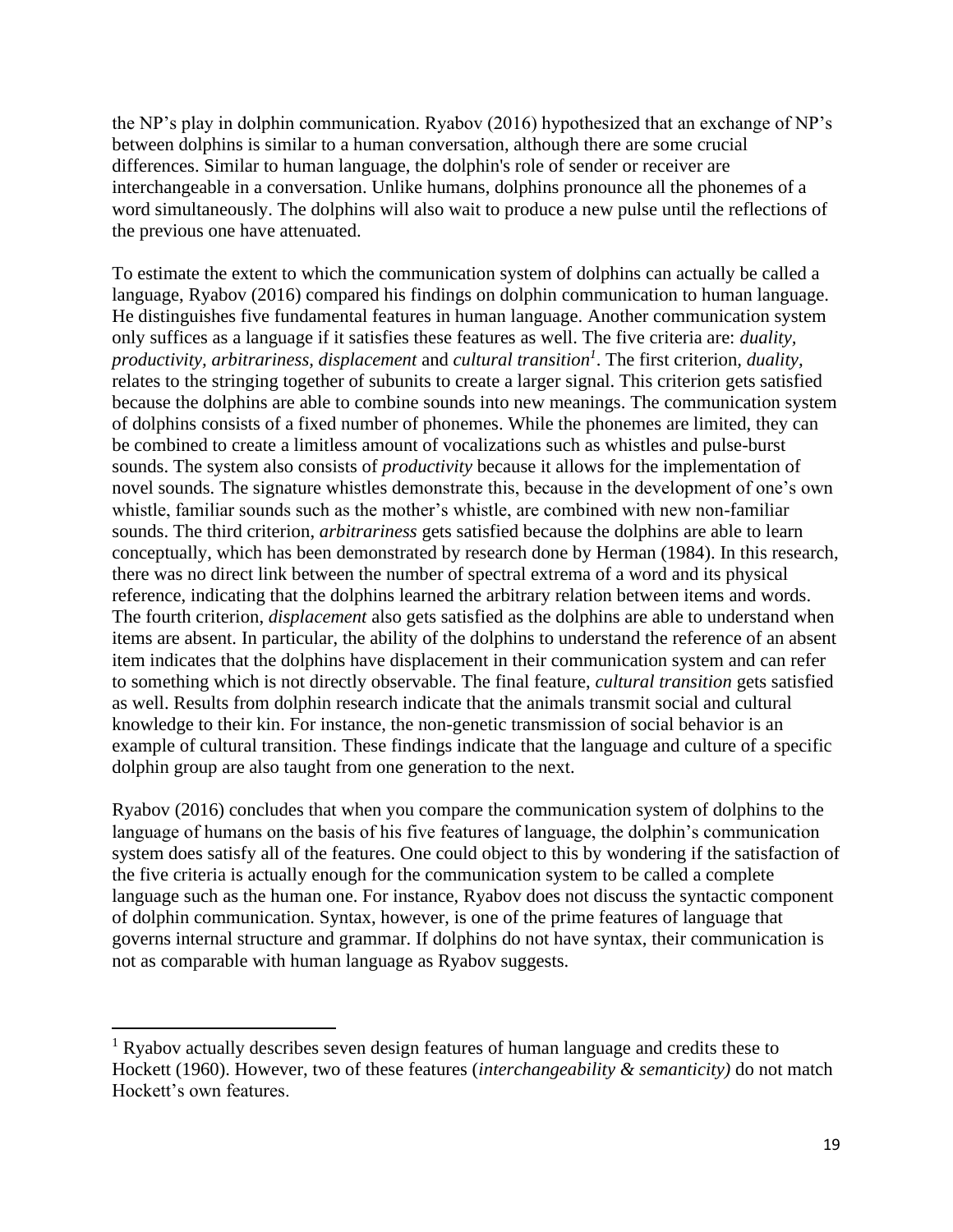Janik (2013) also claims that of all the animal communication systems, the dolphin one is the most closely related to human language. Even though dolphins might be evolutionarily more distinct from us than primates, the most important aspects that human language has also can be found in dolphin communication, while non-human primates lack some of these crucial features. Despite excessive research on primate communication, researchers were unable to find a referential use of gestures such as pointing beyond captive animals. Janik (2013) argues that a language should consist of aspects of vocal learning, reference and syntax and the communication system of dolphins has all of these features. Vocal learning consists of production, comprehension and usage learning. In the communication system of dolphins, usage learning seems to play a pivotal role in the acquisition of signature whistles. Here, the dolphins learn to develop a novel frequency modulation that is not shared by any other dolphin. The resulting pattern is an arbitrary signal which carries the identity information of that specific dolphin and is recognizable by others. Thus, the dolphins produce their own specific whistle, comprehend that it refers to an individual, and learn how and when to use it. These findings indicate that there is vocal learning in their communication system.

The use of signature whistles also indicates that dolphins understand reference. Janik (2013) compares signature whistles to human names. In human language, the names refer to specific persons, in dolphin communication, signature whistles carry the same function. In the research from Herman (1984), the dolphins had to pair novel sounds to specific objects. In these tests, the dolphins were able to carry out the tasks correctly, and the only explanation for this is that they learned to pair the sounds with their referents. Whether the dolphins also understand syntax has been investigated in research as well. In these tests, the dolphins had to distinguish left from right and sometimes the sentence would be reversed. The findings from these studies show that the dolphins do comprehend certain modifiers and understand that when a sentence gets reversed, the meaning of the sentence also changes. However, the understanding of syntax in wild dolphins has not been demonstrated. Janik claims that, given the discrete structure of clicks, there is a large potential for syntactical information in click sequences. It would be surprising if wild dolphins make no use of syntax at all in their communication while all captive dolphins demonstrate understanding of it. Thus, Janik states that the communication system of delphinids is closest to humans and suffices to be called a language.

Human language is a specialized communication system that uses syntax and semantics. Even if some features of language are shared with dolphin communication, it is imaginable that dolphin communication is specialized in its own way, suiting the environment of dolphins. Just like human language has elements that are lacking in dolphin communication, it is plausible that there are elements of dolphin communication which are not present in human language. It can be discussed whether a communication system that does not have all features of language could be called a language as well. However, there is not enough reason to already exclude dolphins from language use beforehand, just because they have evolved differently from us. Evidently, the comparison between human language and animal's communication systems can give us insight in communication in general and reveal differences and similarities between them.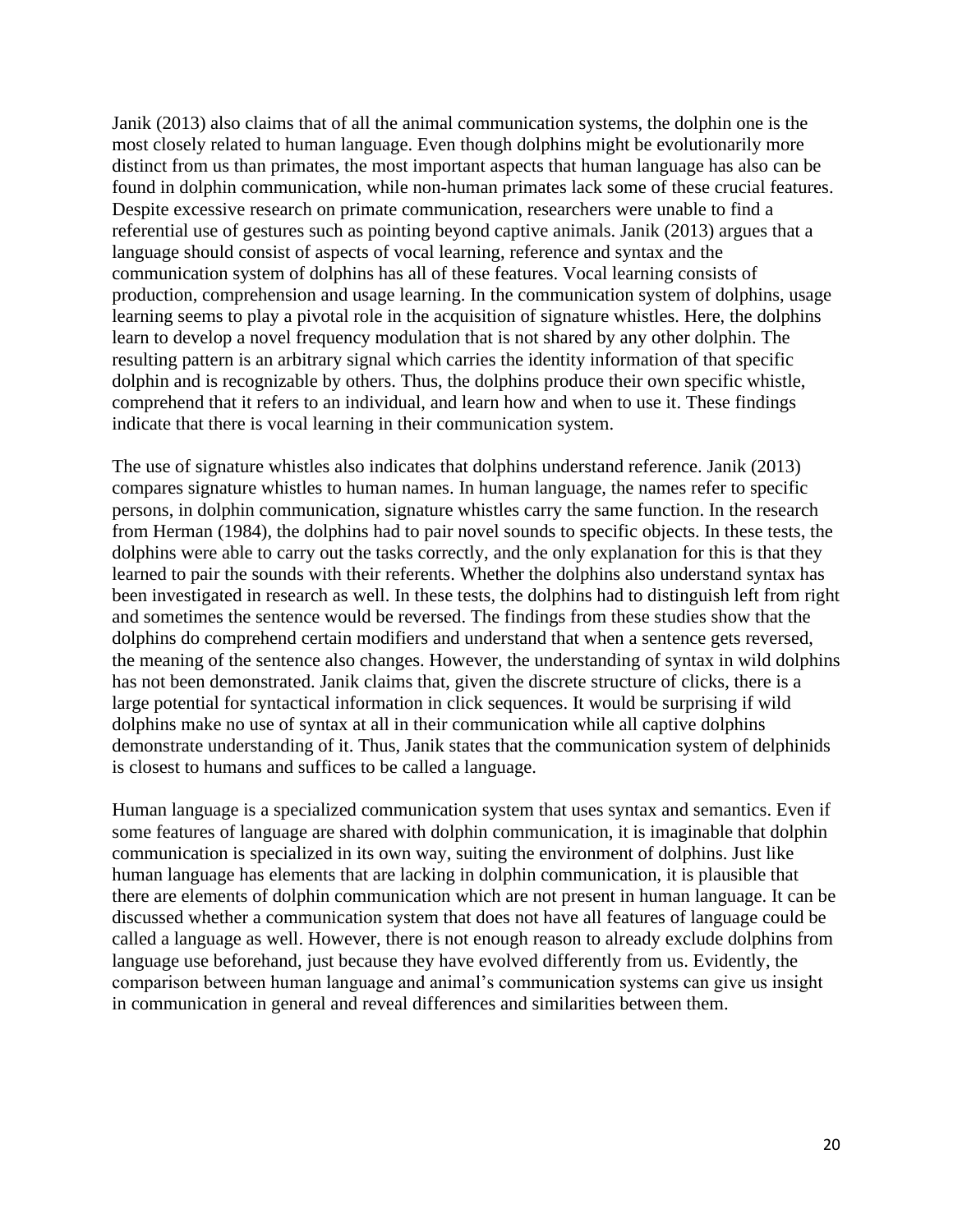### **6 Discussion**

The question whether animals possess language has been debated throughout the history of philosophy. Some believe that language use is unique to humans, while others believe that animals could also possess it. If certain animals also possess language, it would entail that language use is not unique to humans alone. Non-human primate communication has been investigated thoroughly, as they are the species most closely related to humans. Early primate research has been susceptible to anthropomorphism, which made the research too focused on human capabilities. After learning that non-human primate vocal cords are developed differently, the research shifted to the investigation of gestural communication. This research indicated that while the primates' understanding of reference can be demonstrated, they do lack important elements of syntax. In addition, non-human primates have a low syntactical compositionality compared to humans and low vocal plasticity. These findings indicate that non-human primates lack too many features of language to call their communication system a language as well.

Investigation of the dolphin communication system has shown that it has the most important elements of human language. The dolphins´ reaction to semantically reversible sentences has demonstrated that the dolphins understand reference and basic syntax. However, when you teach dolphins an artificial language, they do not have all the elements of syntax. But, when you analyze their own communication system, it does satisfy all important features of human language. The use of signature whistles demonstrates that dolphins have semantics and vocal learning in their communication. Their communication also has a high syntactical composition, and allows for many different combinations of distinct sounds. Most of the sounds in dolphin communication are not measurable and just like dolphins might not have every aspect of human language in their communication, it is plausible that certain aspects of dolphin communication are not shared with human language.

Even though dolphins are genetically more distinct from humans than non-human primates, their communication system resembles human interaction more than primate communication does. This shows that evolution sometimes finds a different solution to tackle the same problem. It can be discussed whether dolphins possess language and what the most important features of language are. In effect, human language is nothing more than a specialized communication system that has meaning, uses reference and is structured in a certain way. Dolphin communication is specialized in its own way and happens to share several features with human language. It is plausible and imaginable that an alien species, who might be evolutionarily even more distinct from us than dolphins, also could have these features of language. Just because a species is genetically distinct from us does not mean that it could never have a language. Even if dolphins do not have a full language, the comparison with human language can shed light on how humans and dolphins communicate.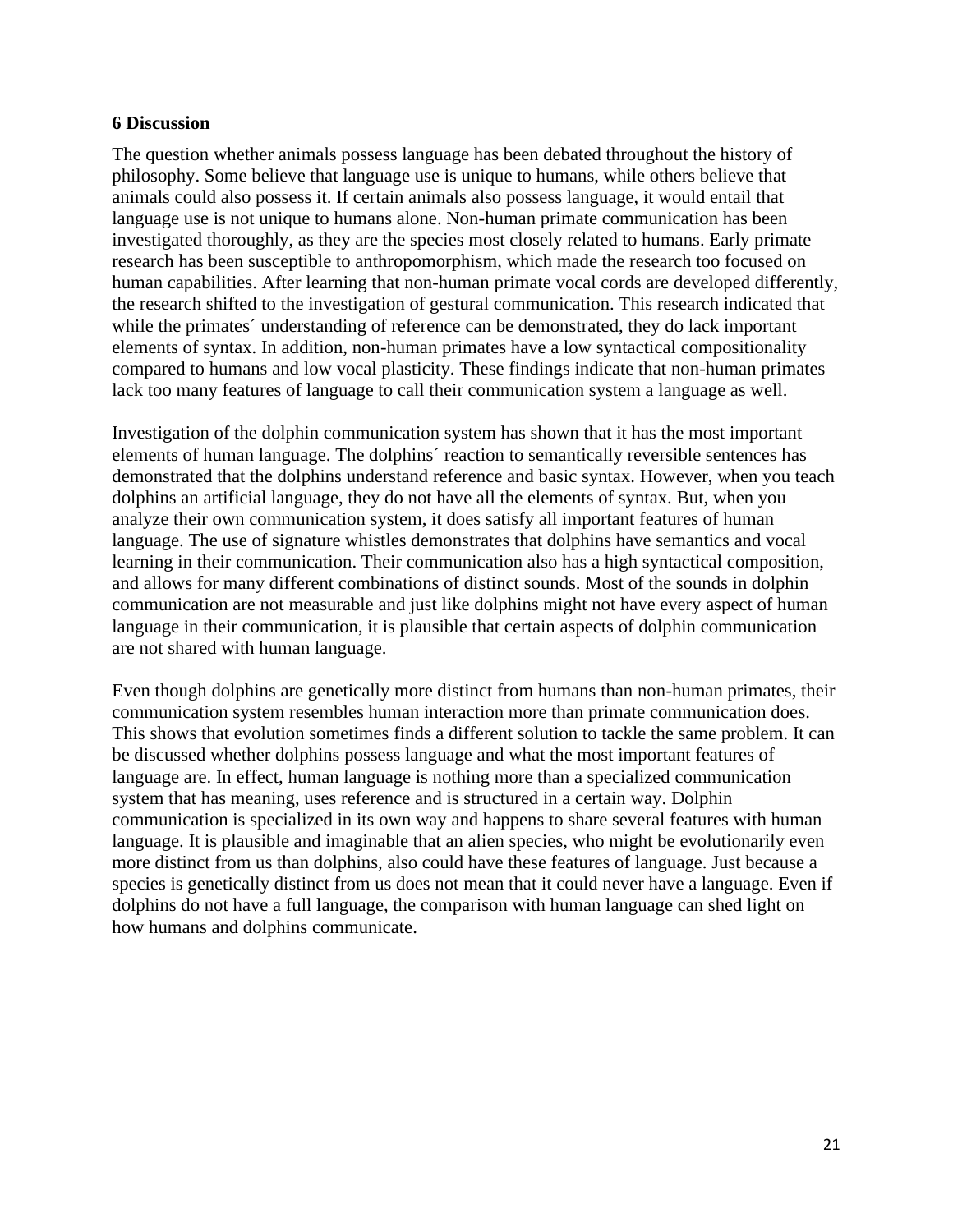# **Literature**

Crockford, C., & Boesch, C. (2005). Call combinations in wild chimpanzees. *Behaviour*, 397- 421.

Fedurek, P., & Slocombe, K. E. (2011). Primate vocal communication: a useful tool for understanding human speech and language evolution?. *Human Biology*, *83*(2), 153-174.

Gallup Jr, G. G., Anderson, J. R., & Shillito, D. J. (2002). The mirror test. *The Cognitive Animal: Empirical and Theoretical Perspectives on Animal Cognition*, 325-333.

Gärdenfors, P. (2013). The Role of Cooperation in the Evolution of Protolanguage and Language. *Evolution of Mind, Brain, and Culture,* 193-216. University of Pennsylvania Press. Pennsylvania.

Gardner, B. T., & Gardner, R. A. (1975). Evidence for sentence constituents in the early utterances of child and chimpanzee. *Journal of Experimental Psychology: General*, *104*(3), 244.

Geurts, B. (2019). 'Communication as Commitment Sharing'. *Theoretical Linguistics*, 45(1-2), pp.1-30.

Grice, H. P. (1957). Meaning. *The Philosophical Review*, 377-388.

Herman, L. M., Richards, D. G., & Wolz, J. P. (1984). Comprehension of sentences by bottlenosed dolphins. *Cognition*, *16*(2), 129-219.

Hockett, C. F. (1959). Animal" languages" and human language. *Human Biology*, *31*(1), 32-39.

Horowitz, A. (2017). Smelling themselves: Dogs investigate their own odours longer when modified in an "olfactory mirror" test. *Behavioural Processes*, *143*, 17-24.

Hurford, J. R. (2003). The language mosaic and its evolution. In M. Christiansen & K. Simon (Eds.), *Language Evolution*, 38–57.

Hurford, J. R. (2007). *Language in the Light of Evolution: Volume 1, The Origins of Meaning*. Oxford University Press, Oxford.

Janik, V. M. (2009). Acoustic communication in delphinids. *Advances in the Study of Behavior*, 40, 123-157.

Janik, V. M. (2013). Cognitive skills in bottlenose dolphin communication. *Trends in Cognitive Sciences*, *17*(4), 157-159.

Kako, E. (1999). Elements of syntax in the systems of three language-trained animals. *Animal Learning & Behavior*, *27*(1), 1-14.

Knight, C., Studdert-Kennedy, M., & Hurford, J. R. (2000). Language: a Darwinian adaptation. *The Evolutionary Emergence of Language. Social Function and the Origins of Linguistic Form*, 1-15.